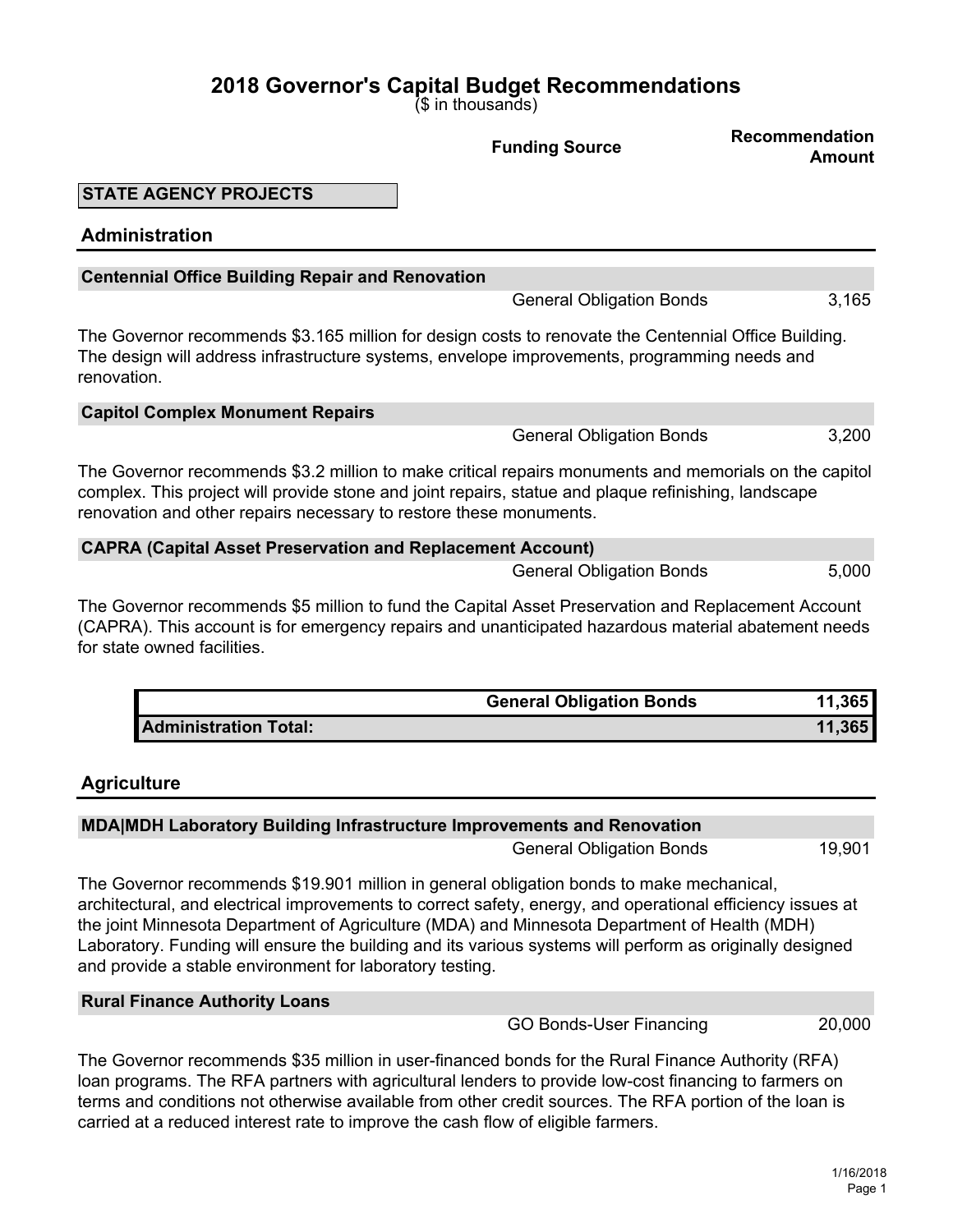(\$ in thousands)

|                                                                                                                                                                                                                                                                                                                                                             | <b>Funding Source</b>           | <b>Recommendation</b><br><b>Amount</b> |
|-------------------------------------------------------------------------------------------------------------------------------------------------------------------------------------------------------------------------------------------------------------------------------------------------------------------------------------------------------------|---------------------------------|----------------------------------------|
| <b>Agriculture</b>                                                                                                                                                                                                                                                                                                                                          |                                 |                                        |
|                                                                                                                                                                                                                                                                                                                                                             |                                 |                                        |
|                                                                                                                                                                                                                                                                                                                                                             | <b>General Obligation Bonds</b> | 19,901                                 |
|                                                                                                                                                                                                                                                                                                                                                             | <b>GO Bonds-User Financing</b>  | 20,000                                 |
| <b>Agriculture Total:</b>                                                                                                                                                                                                                                                                                                                                   |                                 | 39,901                                 |
| <b>Amateur Sports Commission</b>                                                                                                                                                                                                                                                                                                                            |                                 |                                        |
| <b>National Sports Center</b>                                                                                                                                                                                                                                                                                                                               |                                 |                                        |
|                                                                                                                                                                                                                                                                                                                                                             | <b>General Obligation Bonds</b> | 2,500                                  |
| The Governor recommends \$2.5 million to demolish and reconstruct a maintenance building at the<br>National Sports Center in Blaine. The maintenance facility is used to store equipment and supplies<br>needed to operate the 600 acre campus.                                                                                                             |                                 |                                        |
| <b>NSC Asset Preservation</b>                                                                                                                                                                                                                                                                                                                               |                                 |                                        |
|                                                                                                                                                                                                                                                                                                                                                             | <b>General Obligation Bonds</b> | 1,497                                  |
| The Governor recommends \$1.497 million for asset preservation for projects at the National Sports<br>Center (NSC) in Blaine. These projects are intended to ensure the safety and health of participants and<br>staff using the stadium and indoor ice arena. The National Sports Center has an estimated \$38.4 million<br>in deferred maintenance needs. |                                 |                                        |

|                                  | <b>General Obligation Bonds</b> | 3,997 |
|----------------------------------|---------------------------------|-------|
| Amateur Sports Commission Total: |                                 | 3,997 |

## **Corrections**

| <b>Asset Preservation</b>                                                                                                                                                                             |        |
|-------------------------------------------------------------------------------------------------------------------------------------------------------------------------------------------------------|--------|
| <b>General Obligation Bonds</b>                                                                                                                                                                       | 40,000 |
| The Governor recommends \$40 million for asset preservation to repair and renew Minnesota prisons.<br>Projects will address safety hazard and code compliance issues, emergency power/egress lighting |        |

upgrades, preservation of building exteriors and interiors, perimeter security systems replacement/upgrades, tuck pointing, roof replacement, window and door replacement, and other similar issues. The Department's total deferred maintenance needs are estimated at \$571 million.

#### **Lino Lakes Building E Renovation**

General Obligation Bonds 5,200

The Governor recommends \$5.2 million to renovate an existing empty building at the Lino Lakes facility to a 60 prison bed housing unit. This project will provide additional bed space for male offenders and will alleviate the existing housing shortage the Department is facing.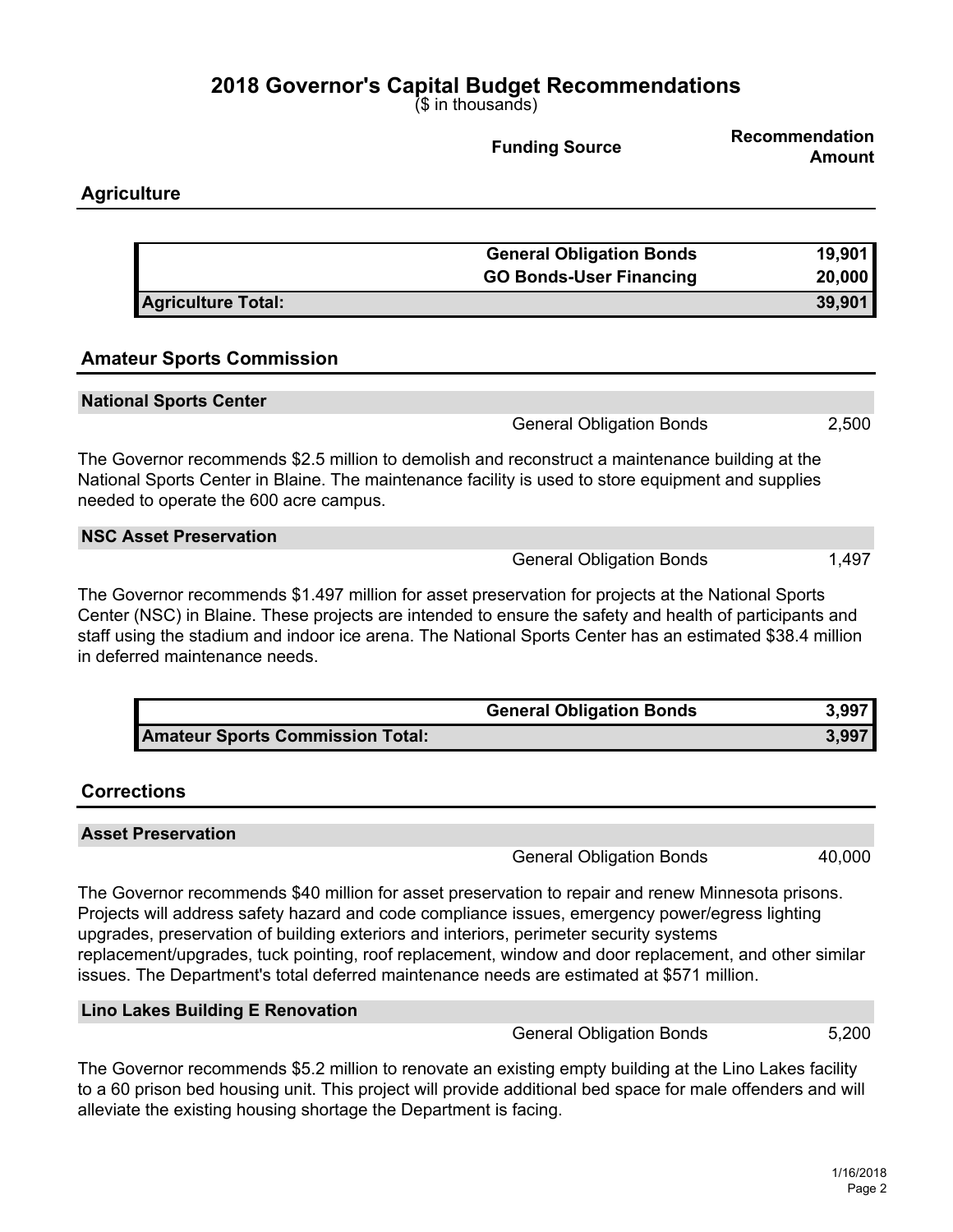(\$ in thousands)

|                                                                                                                                                                                                                                                                                                                                                                                                                                           | <b>Funding Source</b>           | <b>Recommendation</b><br><b>Amount</b> |
|-------------------------------------------------------------------------------------------------------------------------------------------------------------------------------------------------------------------------------------------------------------------------------------------------------------------------------------------------------------------------------------------------------------------------------------------|---------------------------------|----------------------------------------|
| <b>Corrections</b>                                                                                                                                                                                                                                                                                                                                                                                                                        |                                 |                                        |
| <b>Willow River Expansion for Challenge Incarceration Program</b>                                                                                                                                                                                                                                                                                                                                                                         |                                 |                                        |
|                                                                                                                                                                                                                                                                                                                                                                                                                                           | <b>General Obligation Bonds</b> | 1,700                                  |
| The Governor recommends \$1.7 million to design, construct, renovate, furnish and equip new and<br>existing buildings at the Willow River Correctional Facility to increase the program capacity for the<br>Challenge Incarceration Program (CIP) by 45 beds for adult male offenders. This project will provide<br>additional bed space for male offenders and will alleviate the existing housing shortage the Department is<br>facing. |                                 |                                        |
| <b>Saint Cloud Plumbing and Ventilation Upgrades</b>                                                                                                                                                                                                                                                                                                                                                                                      |                                 |                                        |
|                                                                                                                                                                                                                                                                                                                                                                                                                                           | <b>General Obligation Bonds</b> | 16,200                                 |
| The Governor recommends \$16.2 million to update the plumbing and ventilation systems in three living<br>units at the St. Cloud facility. These upgrades are required to replace deteriorated plumbing systems and<br>to improve existing ventilation systems to meet current code compliance requirements and to fund city<br>water and sewer infrastructure upgrades.                                                                   |                                 |                                        |
|                                                                                                                                                                                                                                                                                                                                                                                                                                           | <b>General Obligation Bonds</b> | 63,100                                 |
| <b>Corrections Total:</b>                                                                                                                                                                                                                                                                                                                                                                                                                 |                                 | 63,100                                 |
| <b>Education</b>                                                                                                                                                                                                                                                                                                                                                                                                                          |                                 |                                        |
| ISD 38 (Red Lake) Facility Projects                                                                                                                                                                                                                                                                                                                                                                                                       |                                 |                                        |

General Obligation Bonds 14,492 The Governor recommends \$14.492 million for predesign, design, renovation and construction at the Red Lake Elementary School and Early Childhood Center as part of the Maximum Effort School Loan program. The project includes construction of a secure corridor that will connect these two buildings. The corridor will add six new classrooms to the buildings and will house the main entrance, allowing easier public access and increased building security. The project also includes renovations of classroom space

| <b>Library Construction Grants</b> |                                 |       |
|------------------------------------|---------------------------------|-------|
|                                    | <b>General Obligation Bonds</b> | 2,500 |

The Governor recommends \$2.5 million for the Library Construction competitive grant program. This program enables public libraries receiving funding to improve access and meet ADA compliance standards by removing architectural barriers and replacing deficient facilities

and computer labs and expansion of the cafeteria space.

|                         | <b>General Obligation Bonds</b> | 16,992 |
|-------------------------|---------------------------------|--------|
| <b>Education Total:</b> |                                 | 16,992 |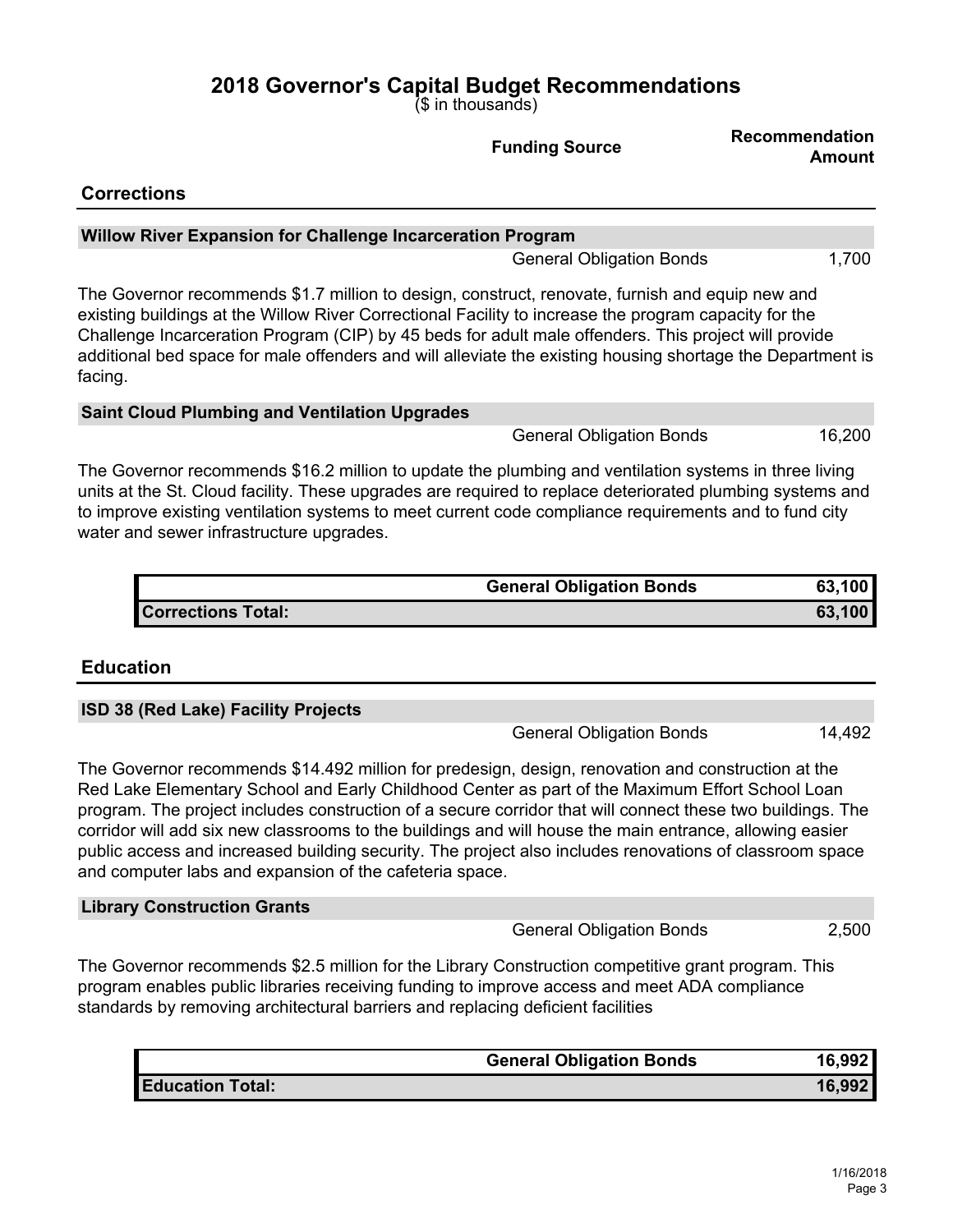(\$ in thousands)

|                                                                                                                                                                                                                                                                                                                                                                                                                                                                           | <b>Funding Source</b>           | <b>Recommendation</b><br><b>Amount</b> |
|---------------------------------------------------------------------------------------------------------------------------------------------------------------------------------------------------------------------------------------------------------------------------------------------------------------------------------------------------------------------------------------------------------------------------------------------------------------------------|---------------------------------|----------------------------------------|
| <b>Employment and Economic Development</b>                                                                                                                                                                                                                                                                                                                                                                                                                                |                                 |                                        |
| <b>Transportation Economic Development Infrastructure Program (TEDI)</b>                                                                                                                                                                                                                                                                                                                                                                                                  |                                 |                                        |
|                                                                                                                                                                                                                                                                                                                                                                                                                                                                           | <b>General Obligation Bonds</b> | 5,000                                  |
| The Governor recommends \$5 million for the Transportation Economic Development Infrastructure<br>(TEDI) program. TEDI is a statewide, competitive grant program that provides communities up to 70% of<br>road and public infrastructure project costs to support economic development and create jobs. The<br>program is administered as a partnership between the Department of Employment and Economic<br>Development and the Minnesota Department of Transportation. |                                 |                                        |
|                                                                                                                                                                                                                                                                                                                                                                                                                                                                           | <b>General Obligation Bonds</b> | 5,000                                  |
| <b>Employment and Economic Development Total:</b>                                                                                                                                                                                                                                                                                                                                                                                                                         |                                 | 5,000                                  |
| <b>Historical Society</b>                                                                                                                                                                                                                                                                                                                                                                                                                                                 |                                 |                                        |
| <b>Historic Fort Snelling Revitalization Project</b>                                                                                                                                                                                                                                                                                                                                                                                                                      |                                 |                                        |
|                                                                                                                                                                                                                                                                                                                                                                                                                                                                           | <b>General Obligation Bonds</b> | 30,000                                 |
| The Governor recommends \$30 million to demolish the deteriorating underground Historic Fort Snelling<br>Visitors Center and to renovate the Calvary Barracks building to serve as the new Visitors Center, in time<br>for the Fort's bicentennial in 2020. This funding will be matched with \$12 million in private donations to<br>complete the project.                                                                                                               |                                 |                                        |
| <b>Historic Sites Asset Preservation</b>                                                                                                                                                                                                                                                                                                                                                                                                                                  |                                 |                                        |
|                                                                                                                                                                                                                                                                                                                                                                                                                                                                           | <b>General Obligation Bonds</b> | 10,388                                 |

The Governor recommends \$10.388 million for preservation and restoration of historic structures, landscapes, and building systems in the State Historic Sites Network and for monuments located statewide. Projects are prioritized based on long range planning, building analysis, and structural conditions.The Society has an estimated \$62.2 million in deferred maintenance needs.

|                                  | <b>General Obligation Bonds</b> | 40.388 |
|----------------------------------|---------------------------------|--------|
| <b>Historical Society Total:</b> |                                 | 40.388 |

## **Housing Finance**

#### **Housing Infrastructure Bonds**

Appropriation Bonds 100,000

The Governor recommends authorizing the Minnesota Housing Finance Agency to sell \$100 million in Housing Infrastructure Bonds and recommends a corresponding appropriation of up to \$8 million annually from the general fund for 20 years to pay the debt service on the bonds. Funds are awarded statewide on a competitive basis to private for-profit and non-profit developers. Funds will be used to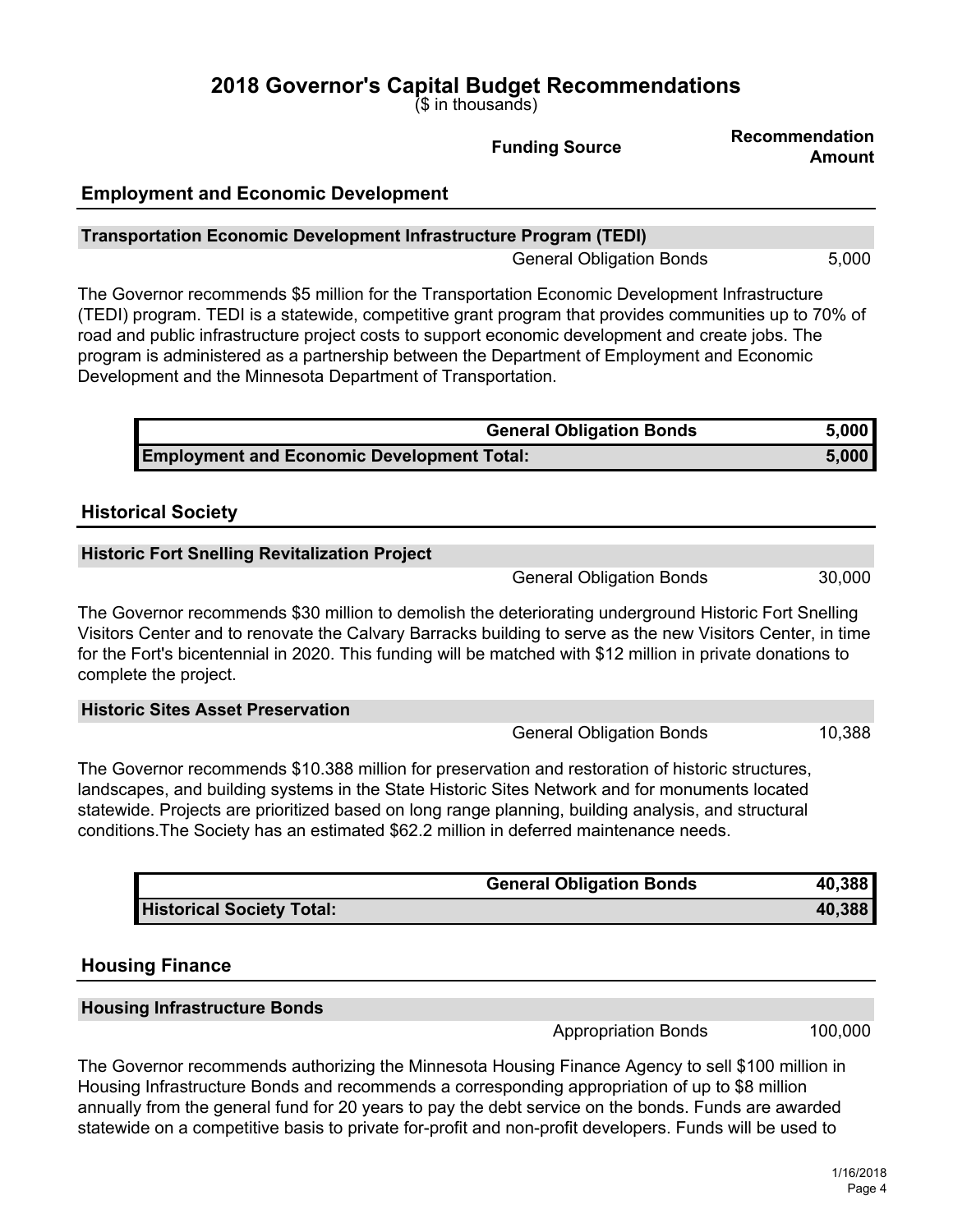(\$ in thousands)

**Funding Source Recommendation Amount Housing Finance Housing Infrastructure Bonds** preserve federally subsidized rental housing; to acquire, rehabilitate, or construct permanent supportive housing; or to acquire land that will be held in community land trusts for single family home ownership. The Governor also recommends expanding the eligible uses of Housing Infrastructure Bonds to include senior housing. **Public Housing Rehabilitation**

The Governor recommends \$15 million for the Public Housing Rehabilitation program to preserve existing public housing and keep it decent, safe, and healthy for its low income residents. Funds are awarded statewide on a competitive basis to local public housing authorities.

|                               | <b>General Obligation Bonds</b> | 15,000  |
|-------------------------------|---------------------------------|---------|
|                               | <b>Appropriation Bonds</b>      | 100,000 |
| <b>Housing Finance Total:</b> |                                 | 115,000 |

## **Human Services**

**MSOP St. Peter Phase II**

|                                                                                                                                                                                                                                                                                                                                                                                                   | <b>General Obligation Bonds</b> | 16,196 |
|---------------------------------------------------------------------------------------------------------------------------------------------------------------------------------------------------------------------------------------------------------------------------------------------------------------------------------------------------------------------------------------------------|---------------------------------|--------|
| The Governor recommends \$16.196 million to remodel more than 63,000 square feet of existing space<br>on the St. Peter campus. Renovations will increase capacity of MSOP's Community Preparation Services<br>(CPS) by 50 beds, allowing DHS to comply with court-ordered transfers of clients out of the secure<br>perimeter and additional clients to participate in reintegration programming. |                                 |        |

**St. Peter Dietary Building HVAC and Electrical Replacement** General Obligation Bonds 2,200 The Governor recommends \$2.2 million to replace the heating, ventilation and air conditioning (HVAC) equipment in the Dietary Building on the St. Peter Campus. Replacement of the HVAC system will improve working conditions and the health/safety of state employees that prepare approximately 2,000

meals per day for 650 clients at the Minnesota Security Hospital and Minnesota Sex Offender Program.

| <b>Anoka Roof and HVAC Replacement</b>                                                                                                                                                                                                                                                               |                                 |       |
|------------------------------------------------------------------------------------------------------------------------------------------------------------------------------------------------------------------------------------------------------------------------------------------------------|---------------------------------|-------|
|                                                                                                                                                                                                                                                                                                      | <b>General Obligation Bonds</b> | 6,750 |
| The Governor recommends \$6.75 million for the asset preservation needs specific to the Anoka Metro<br>Regional Treatment Center (AMRTC). Funding will replace roofs and stop water infiltration, replace the<br>HVAC and life/safety systems, and add new heating units in buildings on the campus. |                                 |       |
| <b>Asset Preservation</b>                                                                                                                                                                                                                                                                            |                                 |       |

General Obligation Bonds 15,000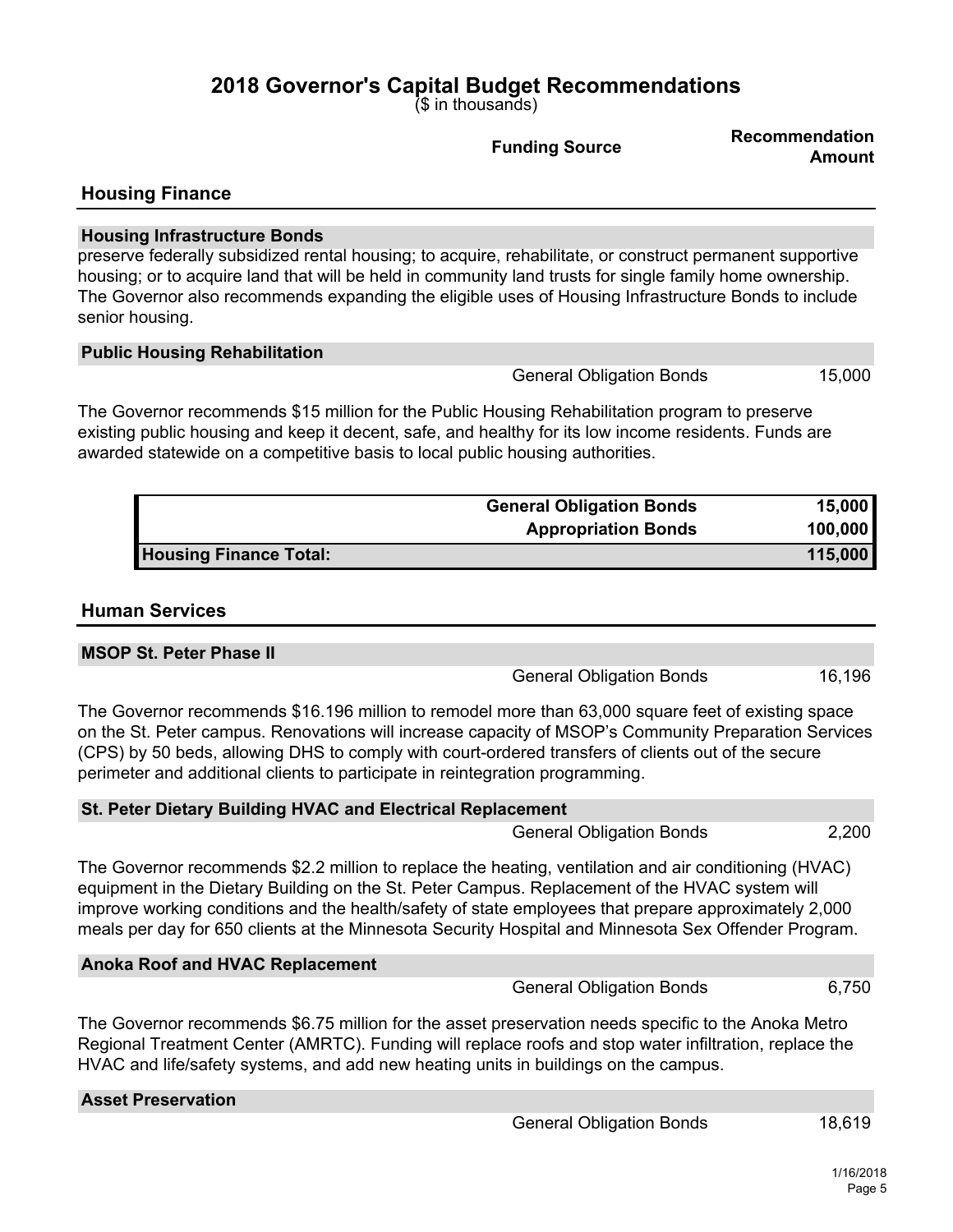(\$ in thousands)

**Funding Source Recommendation Amount Human Services Asset Preservation** The Governor recommends \$18.619 million for asset preservation needs at facilities in the Department's State Operated Services and the Minnesota Sex Offender Program to ensure they are functional, safe and in good repair. The Department's total deferred maintenance needs are estimated to be around \$137 million. **Anoka Admissions Redesign** General Obligation Bonds 5,790 The Governor recommends \$5.790 million to design and remodel vacant space at Anoka Metro Regional Treatment Center (AMRTC) for evaluation of new patients with mental illness. This specialized admissions unit will enable clinical staff to determine placement in the most appropriate residential treatment services. It will also contain a small crisis unit within its footprint that provides specialized accommodations for patients whose behavior impacts other patients in the main living areas. **MSOP Secure Assisted Housing** General Obligation Bonds 13,882 The Governor recommends \$13.882 million to design and construct two 12,000 square foot communitybased residential treatment facilities for the Minnesota Sex Offender Program (MSOP), which would serve as less restrictive alternatives to the secure MSOP facilities. The new facilities will serve clients who are suited for treatment in Less Restrictive Alternatives but with medical conditions that require an assisted living level of care. **General Obligation Bonds 63,437 Human Services Total: 63,437**

## **Iron Range Resources and Rehabilitation**

**Water Line Replacement**

General Obligation Bonds 1,900

The Governor recommends \$1.9 million to replace a deteriorating water line at Giants Ridge that is more than 30 years old.

| <b>General Obligation Bonds</b>                       | 1,900 |
|-------------------------------------------------------|-------|
| <b>Iron Range Resources and Rehabilitation Total:</b> | 1,900 |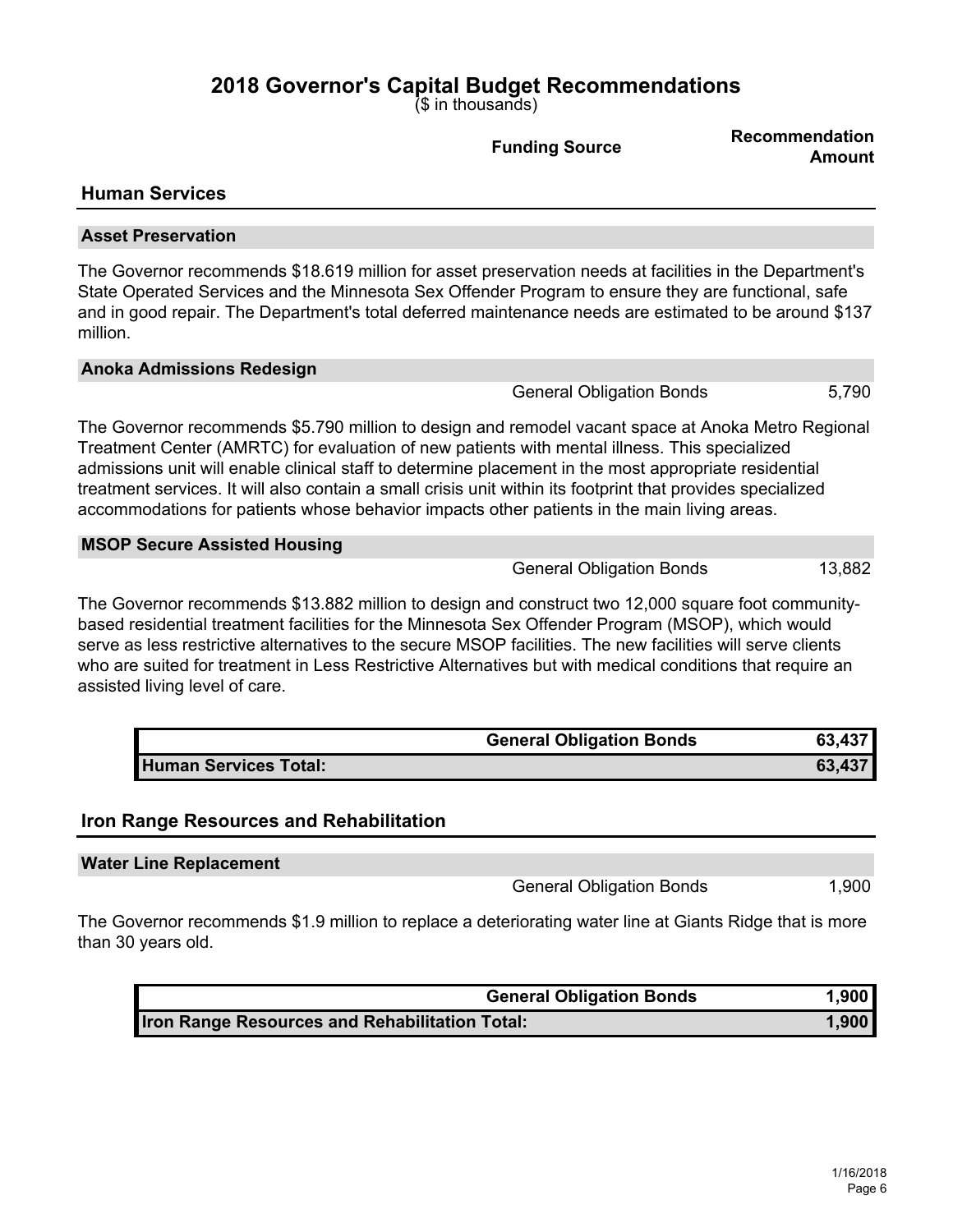(\$ in thousands)

|                                                                                                                                                                                | <b>Funding Source</b>           | <b>Recommendation</b><br><b>Amount</b> |
|--------------------------------------------------------------------------------------------------------------------------------------------------------------------------------|---------------------------------|----------------------------------------|
| <b>Management and Budget</b>                                                                                                                                                   |                                 |                                        |
| <b>Bond Sale Expenses</b>                                                                                                                                                      |                                 |                                        |
|                                                                                                                                                                                | <b>General Obligation Bonds</b> | 1,478                                  |
|                                                                                                                                                                                | <b>Trunk Highway Bonds</b>      | 40                                     |
|                                                                                                                                                                                | <b>Project Total:</b>           | 1,518                                  |
| The Governor recommends \$1.518 million to cover expenses associated with the bond sales necessary<br>to fund the projects included in his 2018 capital budget recommendation. |                                 |                                        |
|                                                                                                                                                                                | <b>General Obligation Bonds</b> | 1,478                                  |
|                                                                                                                                                                                | <b>Trunk Highway Bonds</b>      | 40                                     |
| <b>Management and Budget Total:</b>                                                                                                                                            |                                 | 1,518                                  |

## **Metropolitan Council**

| <b>Heywood II Bus Garage</b> |                                 |        |
|------------------------------|---------------------------------|--------|
|                              | <b>General Obligation Bonds</b> | 50,000 |

The Governor recommends \$50 million to build a 360,000 square foot bus garage in Minneapolis. The garage would provide storage for 185 buses and space for maintenance, operations and administrative functions.

| Busway, Bus Guideway and Express Bus Development Program                                       |        |
|------------------------------------------------------------------------------------------------|--------|
| <b>General Obligation Bonds</b>                                                                | 50,000 |
| The Governor recommends \$50 million for design, environmental work, acquisition right of way, |        |

engineering, and construction along regional express bus and busway corridors.

**Inflow and Infiltration Grant Program**

General Obligation Bonds 5,000

The Governor recommends \$5 million for grants to municipalities for public infrastructure improvements to reduce inflow and infiltration into local and regional wastewater collection systems.

|                             | <b>General Obligation Bonds</b> | 105,000 |
|-----------------------------|---------------------------------|---------|
| Metropolitan Council Total: |                                 | 105,000 |

## **Military Affairs**

**St. Cloud Readiness Center**

General Obligation Bonds 4,450

The Governor recommends \$4.45 million to renovate and expand the St. Cloud Readiness Center. The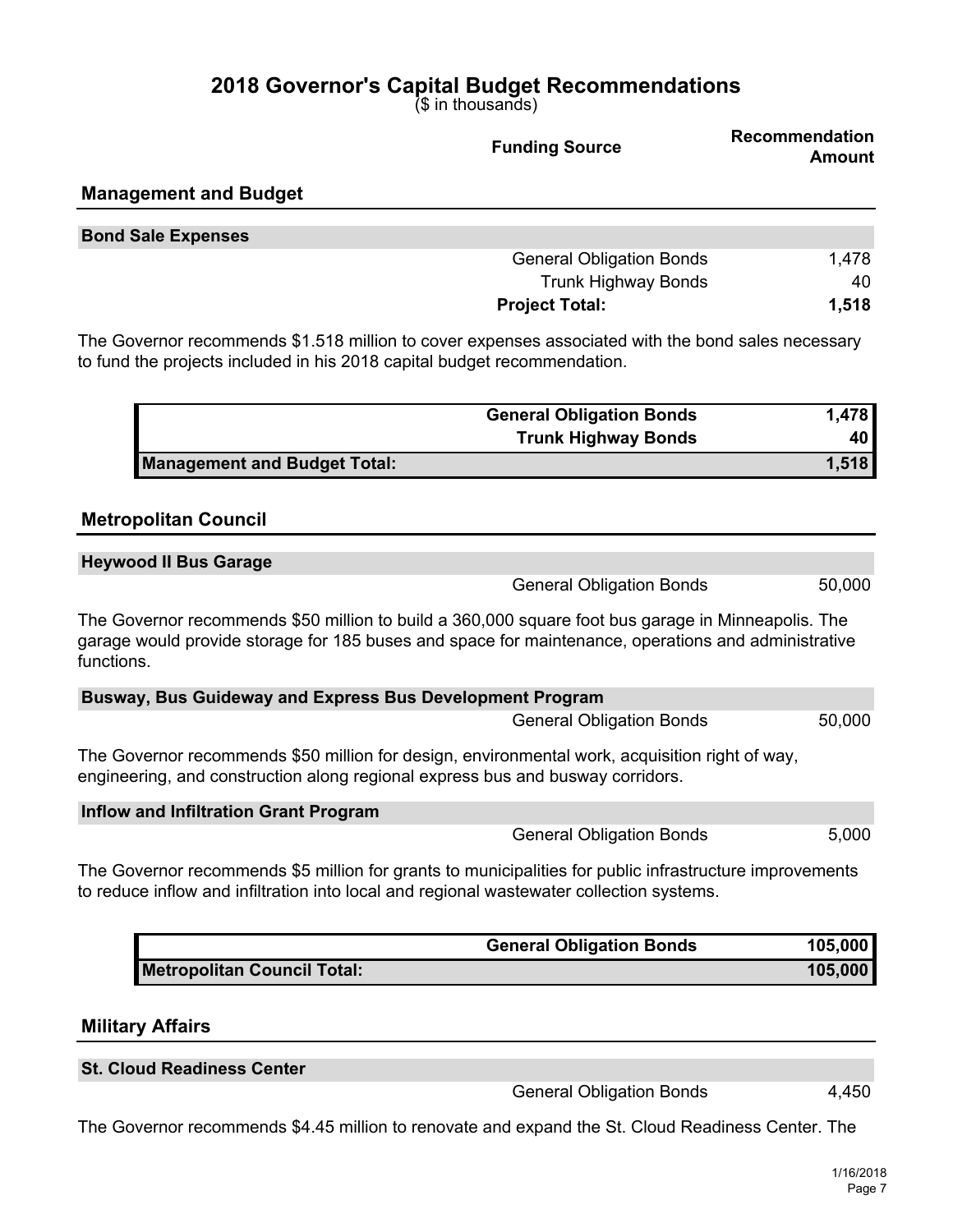(\$ in thousands)

| <b>Recommendation</b><br><b>Funding Source</b><br>Amount                                                                                                                                                                                                                                                                                                                                        |  |
|-------------------------------------------------------------------------------------------------------------------------------------------------------------------------------------------------------------------------------------------------------------------------------------------------------------------------------------------------------------------------------------------------|--|
| <b>Military Affairs</b>                                                                                                                                                                                                                                                                                                                                                                         |  |
| <b>St. Cloud Readiness Center</b><br>renovations include installing modern HVAC systems, upgrading life/safety systems, reconfiguring the<br>space to meet current needs, increasing energy efficiency, and upgrading the facility to serve a dual<br>gender force. This request also includes expanding the facility by 1500 square feet for additional<br>classroom and administrative space. |  |
| <b>Wadena Readiness Center</b>                                                                                                                                                                                                                                                                                                                                                                  |  |
| 2,157<br><b>General Obligation Bonds</b>                                                                                                                                                                                                                                                                                                                                                        |  |
| The Governor recommends \$2.157 million to renovate the Wadena Readiness Center. The renovations<br>include installing modern HVAC systems, upgrading life/safety systems, reconfiguring the space to meet<br>current needs, increasing energy efficiency, and upgrading the facility to serve a dual gender force.                                                                             |  |
| <b>Brainerd Readiness Center</b>                                                                                                                                                                                                                                                                                                                                                                |  |
| 4,143<br><b>General Obligation Bonds</b>                                                                                                                                                                                                                                                                                                                                                        |  |
| The Governor recommends \$4.143 million to renovate the Brainerd Readiness Center. The renovations<br>include installing modern HVAC systems, upgrading life/safety systems, reconfiguring the space to meet<br>current needs, increasing energy efficiency, and upgrading the facility to serve a dual gender force.                                                                           |  |
| <b>Grand Rapids Readiness Center</b>                                                                                                                                                                                                                                                                                                                                                            |  |
| 2,126<br><b>General Obligation Bonds</b>                                                                                                                                                                                                                                                                                                                                                        |  |
| The Governor recommends \$2.126 million to renovate the Grand Rapids Readiness Center. The<br>renovations include installing modern HVAC systems, upgrading life/safety systems, reconfiguring the<br>space to meet current needs, increasing energy efficiency, and upgrading the facility to serve a dual<br>gender force.                                                                    |  |
| <b>Rosemount Readiness Center</b>                                                                                                                                                                                                                                                                                                                                                               |  |
| 10,507<br><b>General Obligation Bonds</b>                                                                                                                                                                                                                                                                                                                                                       |  |
| The Governor recommends \$10.507 million to renovate the Rosemount Readiness Center. The<br>renovations include installing modern HVAC systems, upgrading life/safety systems, reconfiguring the<br>space to meet current needs, increasing energy efficiency, and upgrading the facility to serve a dual<br>gender force.                                                                      |  |
| <b>Fergus Falls Readiness Center</b>                                                                                                                                                                                                                                                                                                                                                            |  |
| <b>General Obligation Bonds</b><br>2,195                                                                                                                                                                                                                                                                                                                                                        |  |
| The Governor recommends \$2.195 million to renovate the Grand Rapids Readiness Center. The<br>renovations include installing modern HVAC systems, upgrading life/safety systems, reconfiguring the<br>space to meet current needs, increasing energy efficiency, and upgrading the facility to serve a dual<br>gender force.                                                                    |  |

| <b>General Obligation Bonds</b> |  |
|---------------------------------|--|
|                                 |  |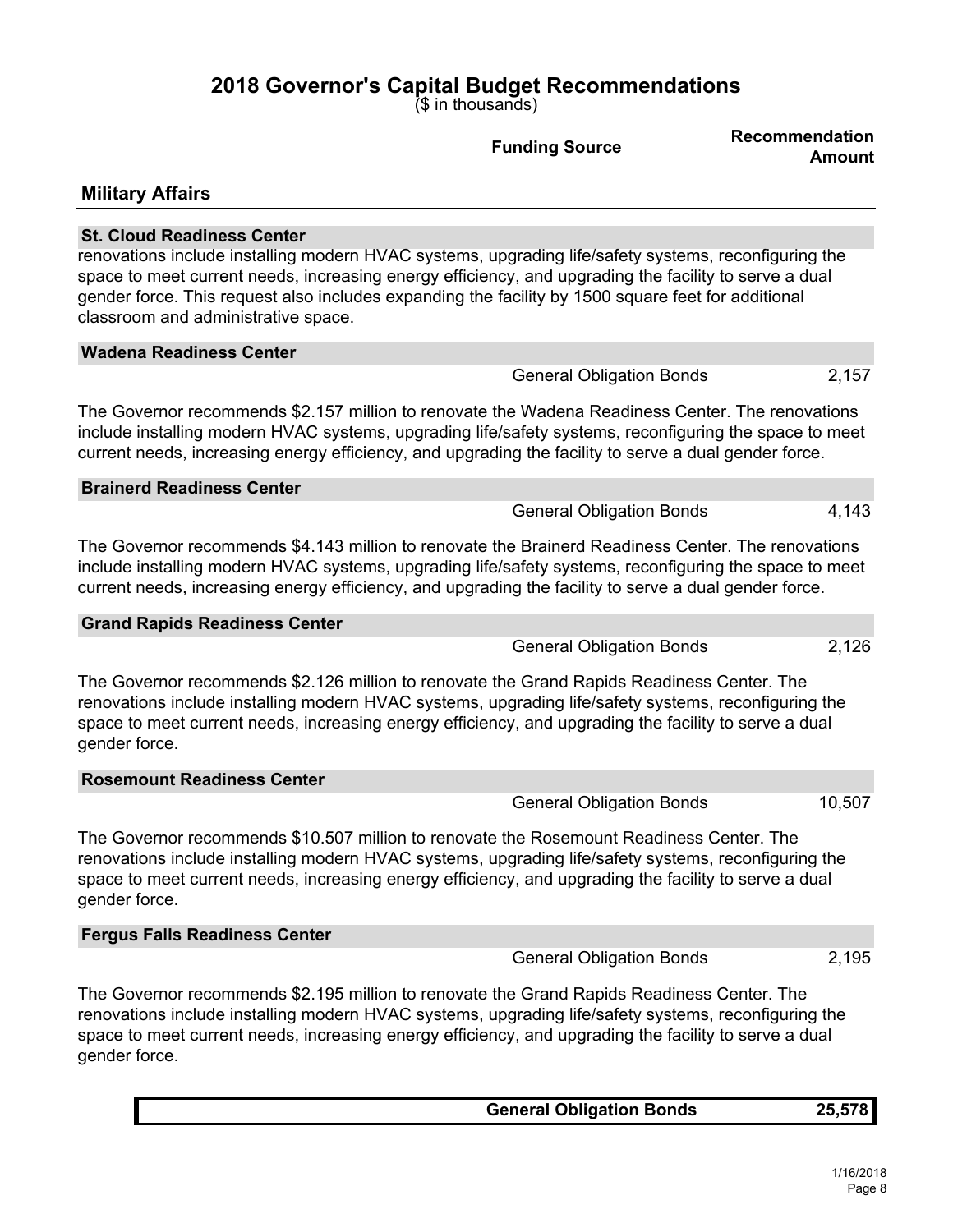(\$ in thousands)

**Military Affairs Military Affairs Total: 25,578 Minnesota State Higher Education Asset Preservation and Replacement** General Obligation Bonds 180,000 The Governor recommends \$180 million for Higher Education Asset Preservation and Replacement (HEAPR). HEAPR funds are used to maximize and extend the life Minnesota State buildings. Renovations and maintenance funded through HEAPR ensure the health safety and well-being of building occupants and extend the useful life of existing facilities. Minnesota State's total deferred maintenance needs are estimated to be around \$913 million. **Bemidji State University - Academic Learning Center (Hagg Sauer Replacement) Design, Demolition, Renovation, and Construction** General Obligation Bonds 15,083 GO Bonds-MnState User Financing 7,429 **Project Total: 22,512** The Governor recommends \$22.512 million to replace Hagg-Sauer Hall with a new smaller classroom building and to renovate underused space in five other campus buildings. The Hagg-Sauer building has not been renovated in over 40 years and this project would reduce deferred maintenance on the campus by \$9 million. **Rochester Community and Technical College - Memorial and Plaza Halls Demolition, Design, Demolition, Renovation, and Construction** General Obligation Bonds 15,312

| $50.101$ at $50.19$ at $51.50$  | .      |
|---------------------------------|--------|
| GO Bonds-MnState User Financing | 7,541  |
| <b>Project Total:</b>           | 22,853 |

The Governor recommends \$22.853 million to remove outdated classroom and office space, and renovate and expand existing academic buildings. The result will be more efficient space adaptable to current learning strategies. This project would remove \$5.2 million in deferred maintenance.

| Minnesota State University, Mankato - Clinical Sciences Phase 2, Renovation |       |
|-----------------------------------------------------------------------------|-------|
| <b>General Obligation Bonds</b>                                             | 4.341 |
| GO Bonds-MnState User Financing                                             | 2,137 |
| <b>Project Total:</b>                                                       | 6.478 |

The Governor recommends \$6.478 million to renovate three different buildings at Minnesota State, Mankato. The project re-purposes space recently vacated by programs that moved into the new Clinical Sciences building, which was funded in 2014 and opened in January 2017. These renovations will improve campus efficiencies, provide for flexible classrooms and a collaborative learning lab, and

**Funding Source Recommendation Amount**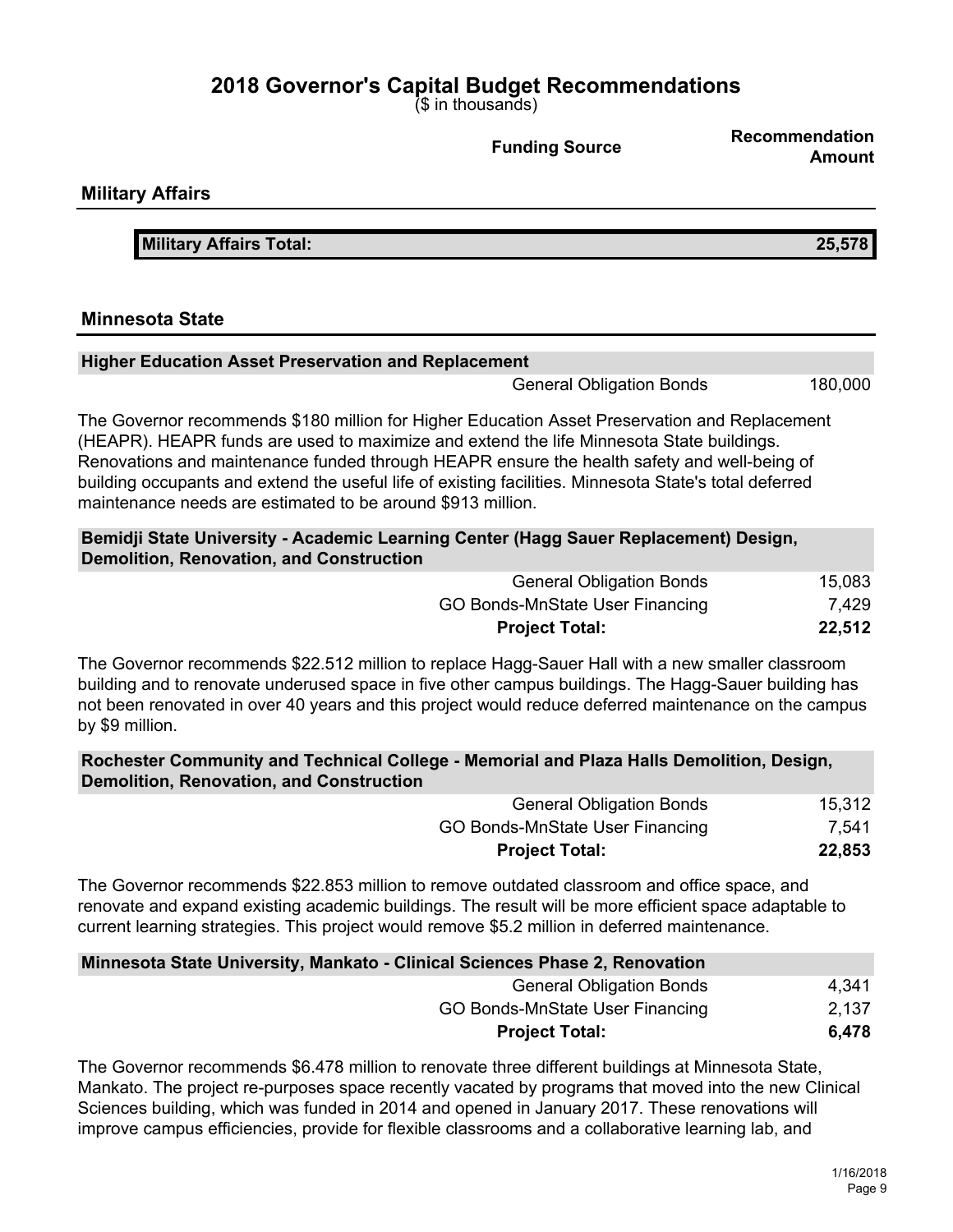(\$ in thousands)

**Funding Source Recommendation Amount**

#### **Minnesota State**

**Minnesota State University, Mankato - Clinical Sciences Phase 2, Renovation** complete a 2% renewable energy initiative for solar panels at the Clinical Sciences building.

| Anoka-Ramsey Community College - Nursing and Business, Design |     |
|---------------------------------------------------------------|-----|
| <b>General Obligation Bonds</b>                               | 381 |
| GO Bonds-MnState User Financing                               | 188 |
| <b>Project Total:</b>                                         | 569 |

The Governor recommends \$569 thousand to complete schematic designs and design development to modernize and expand nursing classrooms and labs at Anoka-Ramsey Community College, and to renovate general classroom space within the existing footprint of the Business/Nursing building on the Coon Rapids campus.

| Century College - Applied Technology Center, East Campus, Design and Renovation |       |
|---------------------------------------------------------------------------------|-------|
| <b>General Obligation Bonds</b>                                                 | 4,263 |
| GO Bonds-MnState User Financing                                                 | 2,099 |
| <b>Project Total:</b>                                                           | 6,362 |

The Governor recommends \$6.362 million to renovate and expand the Engineering and Applied Technology Center. The nearby welding laboratory will also be upgraded to more closely meet the needs of the Applied Technology and Mechatronics programs.

| Normandale Community College - Classroom and Student Services, Design and Renovation |        |
|--------------------------------------------------------------------------------------|--------|
| <b>General Obligation Bonds</b>                                                      | 8,466  |
| GO Bonds-MnState User Financing                                                      | 4.170  |
| <b>Project Total:</b>                                                                | 12,636 |

The Governor recommends \$12.636 million for design and renovation of classroom and student services at Normandale Community College. Funding will complete the design of the entire project and completion of Phase 1. The first phase of the project will renovate 5 classrooms in the College Services building, reorganize student support services, and construct site improvements to address ADA compliance and storm water management. Completion of Phase 1 renovations would eliminate \$2.8 million in deferred maintenance. When both phases are complete, more than \$10.2 million in deferred maintenance will be eliminated.

| Minnesota State University Moorhead - Weld Hall, Design |     |
|---------------------------------------------------------|-----|
| <b>General Obligation Bonds</b>                         | 421 |
| GO Bonds-MnState User Financing                         | 207 |
| <b>Project Total:</b>                                   | 628 |

The Governor recommends \$628 thousand to design Phase 1 of the Weld Hall renovation project at Minnesota State University Moorhead. The design will address significant deferred maintenance, improve teaching, and rightsize classrooms. This project will eliminate \$8.3 million in deferred maintenance.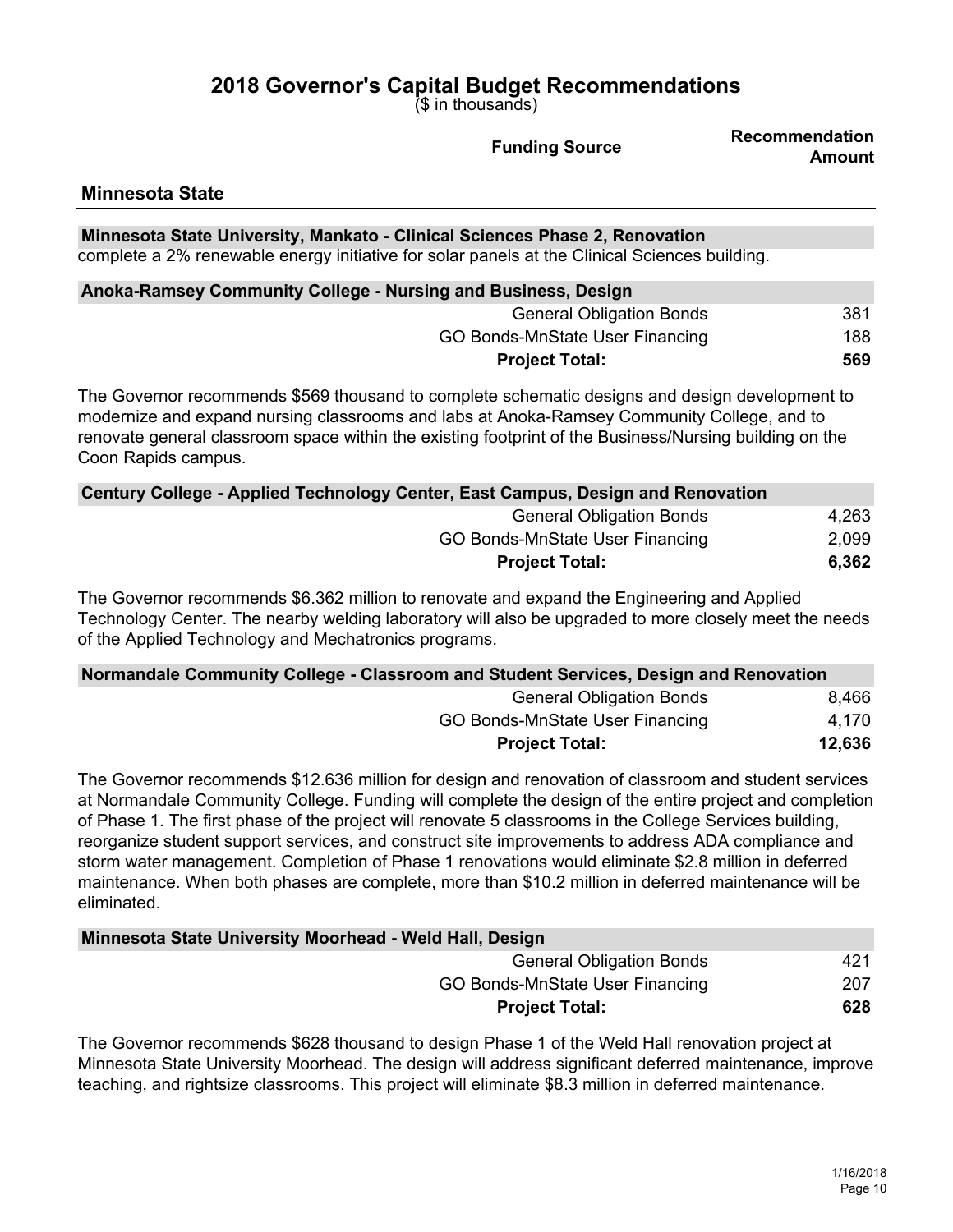(\$ in thousands)

|                                                                                                                                                                                                                                                                                                                                                                                                             | $(\$$ in thousands)                    |                                 |
|-------------------------------------------------------------------------------------------------------------------------------------------------------------------------------------------------------------------------------------------------------------------------------------------------------------------------------------------------------------------------------------------------------------|----------------------------------------|---------------------------------|
|                                                                                                                                                                                                                                                                                                                                                                                                             | <b>Funding Source</b>                  | Recommendation<br><b>Amount</b> |
| <b>Minnesota State</b>                                                                                                                                                                                                                                                                                                                                                                                      |                                        |                                 |
| Inver Hills Community College - Technology and Business Center, Design                                                                                                                                                                                                                                                                                                                                      |                                        |                                 |
|                                                                                                                                                                                                                                                                                                                                                                                                             | <b>General Obligation Bonds</b>        | 468                             |
|                                                                                                                                                                                                                                                                                                                                                                                                             | <b>GO Bonds-MnState User Financing</b> | 230                             |
|                                                                                                                                                                                                                                                                                                                                                                                                             | <b>Project Total:</b>                  | 698                             |
| The Governor recommends \$698 thousand to design the renovation of the Business Building and to<br>construct a connection to Heritage Hall at the Inver Hills Community College. This design increases<br>classroom sizes and will co-locate nearly all of the Science, Technology, Engineering and Math<br>academic programs on campus. This project will eliminate \$6.5 million in deferred maintenance. |                                        |                                 |
| Riverland Community College - Transportation, Trade and Industrial Education Center, Design,<br><b>Construction, and Renovation</b>                                                                                                                                                                                                                                                                         |                                        |                                 |
|                                                                                                                                                                                                                                                                                                                                                                                                             | <b>General Obligation Bonds</b>        | 6,782                           |
|                                                                                                                                                                                                                                                                                                                                                                                                             | <b>GO Bonds-MnState User Financing</b> | 3,340                           |
|                                                                                                                                                                                                                                                                                                                                                                                                             | <b>Project Total:</b>                  | 10,122                          |
| The Governor recommends \$10.122 million to renovate and repurpose space for the Auto Service and<br>Diesel Technology programs. These changes will increase capacity and co-locate similar career and<br>technical offerings. Over \$1.8 million in deferred maintenance will be eliminated.                                                                                                               |                                        |                                 |
| <b>Baccalaureate Expansion, Design and Renovation</b>                                                                                                                                                                                                                                                                                                                                                       |                                        |                                 |
|                                                                                                                                                                                                                                                                                                                                                                                                             | <b>General Obligation Bonds</b>        | 2,861                           |
|                                                                                                                                                                                                                                                                                                                                                                                                             | <b>GO Bonds-MnState User Financing</b> | 1,409                           |
|                                                                                                                                                                                                                                                                                                                                                                                                             | <b>Project Total:</b>                  | 4,270                           |
| The Governor recommends \$4.27 million to design and renovate three metro area campuses:<br>Minneapolis Community and Technical College, Normandale Community College, and North Hennepin<br>Community College. This project is Phase 1 of a multi-phase project to meet the demographic and<br>workforce need for more adults to obtain bachelor's degrees.                                                |                                        |                                 |
| Fond du Lac Tribal and Community College - Maajiigi (Start to Grow), Design and Renovation                                                                                                                                                                                                                                                                                                                  |                                        |                                 |
|                                                                                                                                                                                                                                                                                                                                                                                                             | <b>General Obligation Bonds</b>        | 775                             |
|                                                                                                                                                                                                                                                                                                                                                                                                             | GO Bonds-MnState User Financing        | 382                             |
|                                                                                                                                                                                                                                                                                                                                                                                                             | <b>Project Total:</b>                  | 1,157                           |
|                                                                                                                                                                                                                                                                                                                                                                                                             |                                        |                                 |

The Governor recommends \$1.157 million to renovate classrooms and offices used by the Elementary Teacher Education program and the Environmental institute. It also includes funding to outfit the existing kitchen facilities at Fond du Lac Tribal and Community College.

| Saint Paul College - Academic Excellence, Design |     |
|--------------------------------------------------|-----|
| <b>General Obligation Bonds</b>                  | 667 |
| GO Bonds-MnState User Financing                  | 328 |
| <b>Project Total:</b>                            | 995 |

The Governor recommends \$995 thousand to design the renovation of classroom space on the St. Paul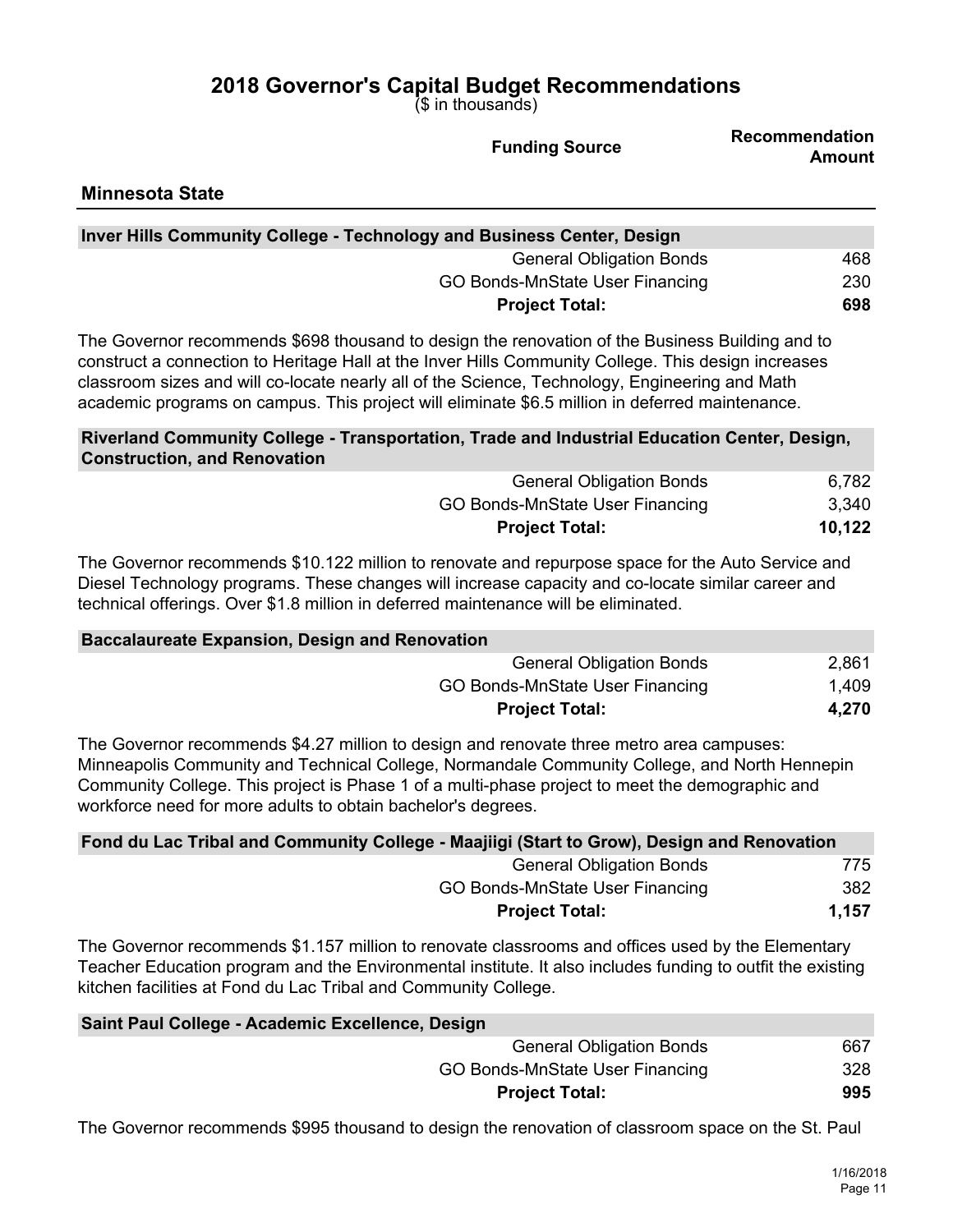(\$ in thousands)

**Funding Source Recommendation Amount**

## **Minnesota State**

## **Saint Paul College - Academic Excellence, Design**

College campus. This project design will address outdated classrooms and labs for Science, Technology, Engineering, and Math (STEM) classes, liberal arts and workforce trade programs, the need for a new Food Service and Culinary food preparation demonstration and service areas, and the consolidation of Student Services near the college's main entrance. This project will address \$6.3 million in deferred maintenance.

## **Northland Community and Technical College - Effective Teaching and Learning Labs, Design and Renovation**

| <b>General Obligation Bonds</b> | 1,625 |
|---------------------------------|-------|
| GO Bonds-MnState User Financing | 800   |
| <b>Project Total:</b>           | 2,425 |

The Governor recommends \$2.425 million to renovate classroom and lab spaces to meet the needs of four health and human services programs and the computer networking program. This project will also remove \$994 thousand in deferred maintenance.

| Vermilion Community College - Classroom Building, Design and Renovation |       |
|-------------------------------------------------------------------------|-------|
| <b>General Obligation Bonds</b>                                         | 1.574 |
| GO Bonds-MnState User Financing                                         | 775   |
| <b>Project Total:</b>                                                   | 2,349 |

The Governor recommends \$2.349 million for Vermilion Community College to design and renovate six general purpose classrooms within the Classroom Building and the College Center. The project creates flexible adaptive learning environments, increases technological capabilities, renovates two sets of restrooms, adjacent corridors and lobby areas, creates a new entryway, and replaces the Classroom Building roof. This project will eliminate \$1.1 million in deferred maintenance.

| <b>Central Lakes College - Student Services and Academic Support, Design</b> |     |
|------------------------------------------------------------------------------|-----|
| <b>General Obligation Bonds</b>                                              | 305 |
| GO Bonds-MnState User Financing                                              | 150 |
| <b>Project Total:</b>                                                        | 455 |

The Governor recommends \$455 thousand to design the renovation of the Student Services and Academic Support spaces, as well as the physical education and athletic facilities on the Central Lakes College campus. This project eliminates \$1.9 million in deferred maintenance.

|                        | <b>General Obligation Bonds</b>        | 243,324 |
|------------------------|----------------------------------------|---------|
|                        | <b>GO Bonds-MnState User Financing</b> | 31,185  |
| Minnesota State Total: |                                        | 274,509 |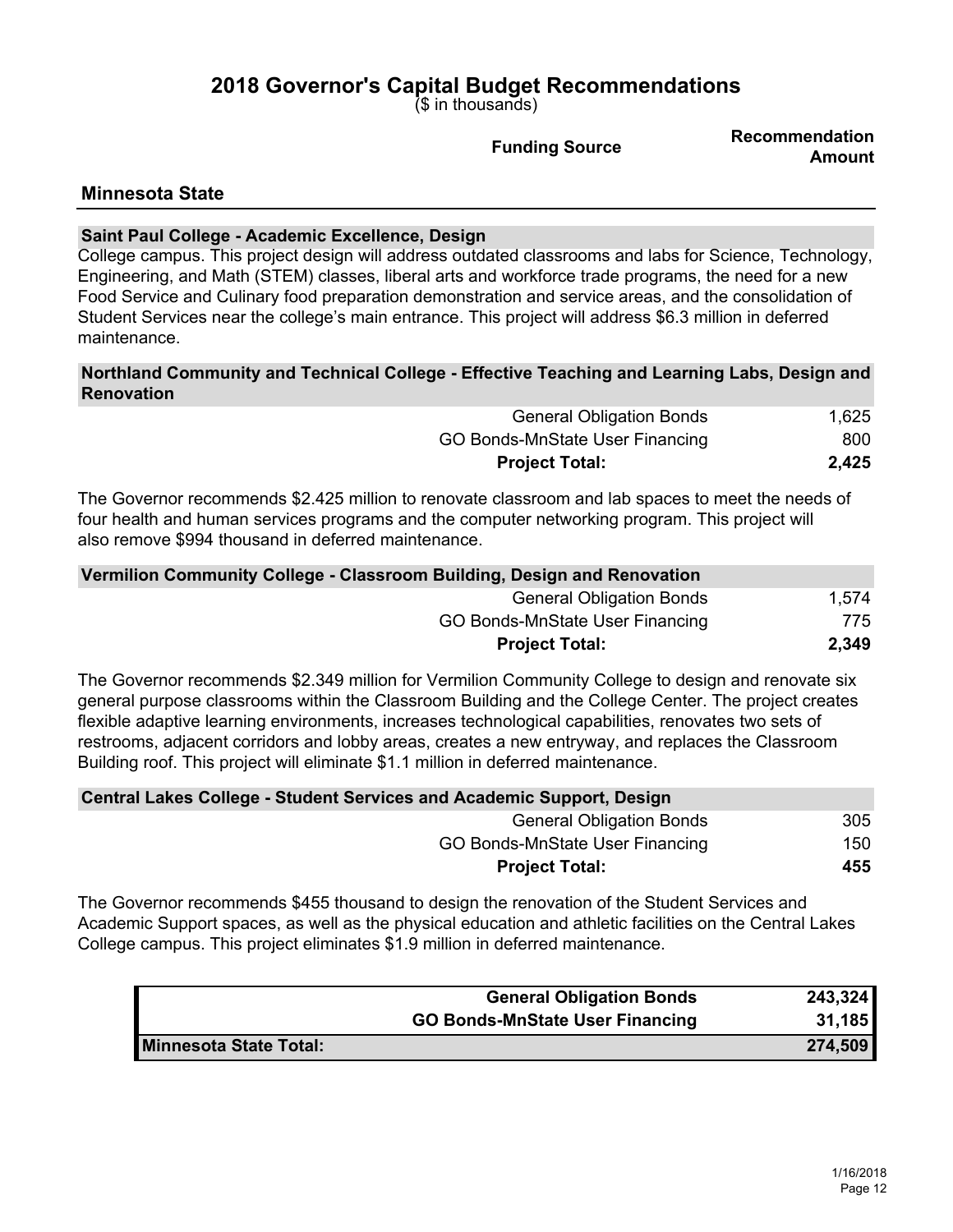$\overline{S}$  in thousands)

|                                                                                                                                                                                                                                                                                                                                                                                                                                                                                           | 19 111 1110000111007            |                                 |
|-------------------------------------------------------------------------------------------------------------------------------------------------------------------------------------------------------------------------------------------------------------------------------------------------------------------------------------------------------------------------------------------------------------------------------------------------------------------------------------------|---------------------------------|---------------------------------|
|                                                                                                                                                                                                                                                                                                                                                                                                                                                                                           | <b>Funding Source</b>           | Recommendation<br><b>Amount</b> |
| <b>Minnesota Zoo</b>                                                                                                                                                                                                                                                                                                                                                                                                                                                                      |                                 |                                 |
| <b>Revitalize the Zoo</b>                                                                                                                                                                                                                                                                                                                                                                                                                                                                 |                                 |                                 |
|                                                                                                                                                                                                                                                                                                                                                                                                                                                                                           | <b>General Obligation Bonds</b> | 21,000                          |
| The Governor recommends \$21 million to renew the Minnesota Zoo's exhibits, enhance animal welfare,<br>and improve the guest experience. This recommendation is part of a 10-year plan that prioritizes<br>repurposing the monorail infrastructure into a treetop trail and revitalizing the nocturnal exhibit in the<br>center of the Tropics Trail making the campus more user-friendly to a broader demographic.                                                                       |                                 |                                 |
| <b>Asset Preservation</b>                                                                                                                                                                                                                                                                                                                                                                                                                                                                 |                                 |                                 |
|                                                                                                                                                                                                                                                                                                                                                                                                                                                                                           | <b>General Obligation Bonds</b> | 13,750                          |
| The Governor recommends \$13.75 million for asset preservation at the Minnesota Zoo. The zoo plans to<br>prioritize upgrading the Tropics Trail aviary mesh and skylights, restructuring the moose exhibit, replacing<br>of the mechanical and life-support systems, and replacing unsafe bridges and railings. These upgrades<br>will improve safety, enhance the customer experience, and improve animal welfare. The zoo's total<br>deferred maintenance needs are about \$32 million. |                                 |                                 |
|                                                                                                                                                                                                                                                                                                                                                                                                                                                                                           | <b>General Obligation Bonds</b> | 34,750                          |
| <b>Minnesota Zoo Total:</b><br><b>Natural Resources</b>                                                                                                                                                                                                                                                                                                                                                                                                                                   |                                 | 34,750                          |
| <b>Natural Resources Asset Preservation</b>                                                                                                                                                                                                                                                                                                                                                                                                                                               |                                 |                                 |
|                                                                                                                                                                                                                                                                                                                                                                                                                                                                                           | <b>General Obligation Bonds</b> | 130,000                         |
| The Governor recommends \$130 million to maintain the Department's existing buildings, roads, trails,<br>water accesses, bridges, recreational facilities, and utilities. The Department estimates this<br>recommendation will partially cover preservation of its \$3 billion worth of capital assets that would require<br>\$150 million per year to fully maintain.                                                                                                                    |                                 |                                 |
| <b>Natural Resources Betterment of Buildings</b>                                                                                                                                                                                                                                                                                                                                                                                                                                          |                                 |                                 |

General Obligation Bonds 10,000

The Governor recommends \$10 million to upgrade the Department's offices, state park sanitation buildings, and fish hatcheries. The funds will improve and replace buildings, construct storage buildings, and design projects for future capital budget requests. The proposal prioritizes projects near Bemidji, Spicer, New London, Hibbing, International Falls, Worthington, and Cloquet.

## **Improving Accessibility to State Parks and Recreation Areas**

General Obligation Bonds 10,000

The Governor recommends \$10 million to upgrade several existing state parks to improve accessibility and meet standards set by the Americans with Disabilities Act. The renovations could include visitor centers, day use facilities, shower buildings, vault toilets, sidewalks, parking areas and selected trails.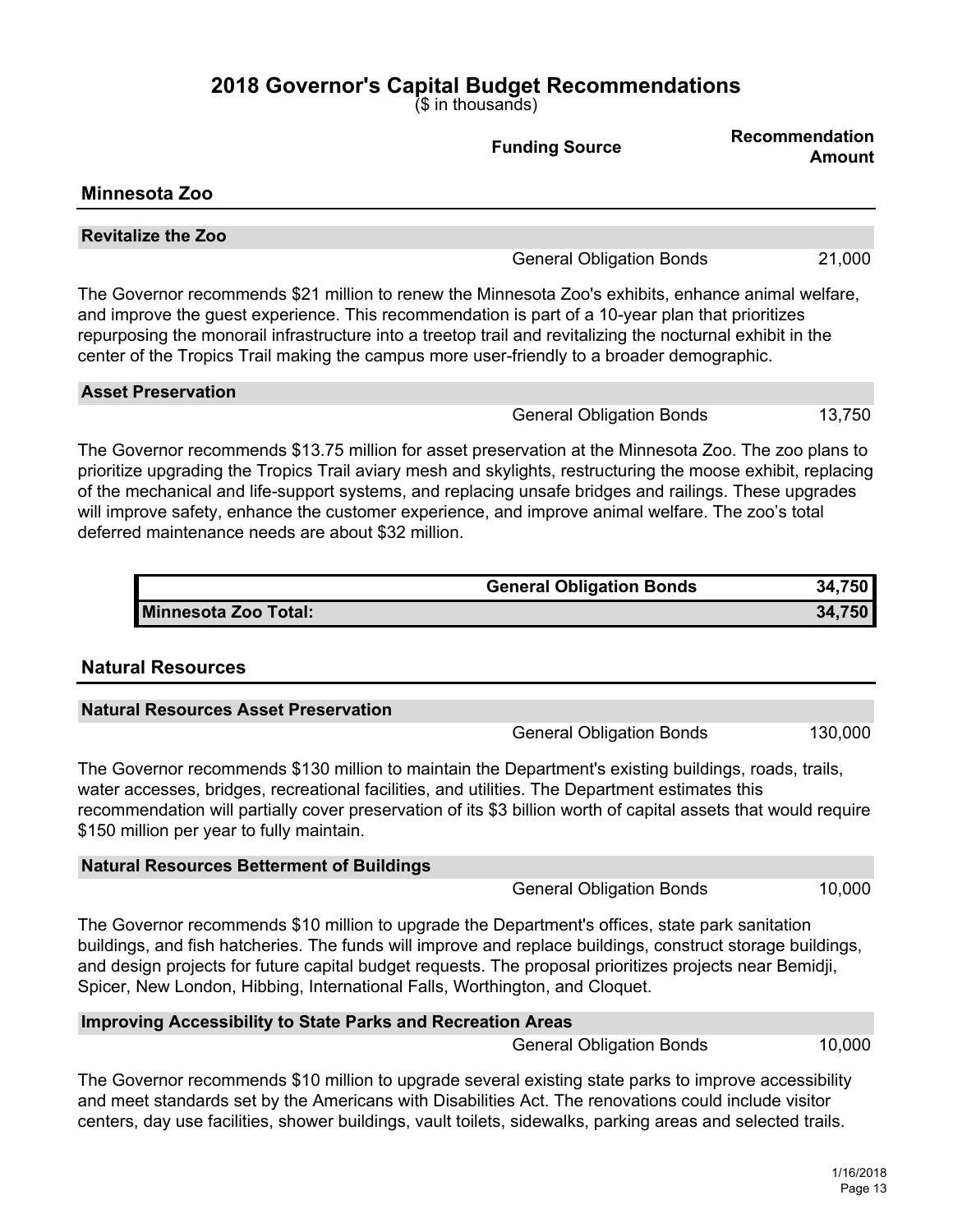(\$ in thousands)

|                                                                                                                                                                                                                                                                                                                                                                                                     | <b>Funding Source</b>           | <b>Recommendation</b><br><b>Amount</b> |
|-----------------------------------------------------------------------------------------------------------------------------------------------------------------------------------------------------------------------------------------------------------------------------------------------------------------------------------------------------------------------------------------------------|---------------------------------|----------------------------------------|
| <b>Natural Resources</b>                                                                                                                                                                                                                                                                                                                                                                            |                                 |                                        |
| <b>Flood Hazard Mitigation Grant Assistance Program</b>                                                                                                                                                                                                                                                                                                                                             |                                 |                                        |
|                                                                                                                                                                                                                                                                                                                                                                                                     | <b>General Obligation Bonds</b> | 20,000                                 |
| The Governor recommends \$20 million for grants to cities, counties, and watershed districts to install,<br>upgrade, or repair pumping stations, levees, flood impoundments, and other flood mitigation structures.<br>The grants will reduce flood risks in Afton, Austin, Golden Valley, Halstad, Montevideo, Moorhead,<br>Rushford, the Roseau River Watershed, and the Bois de Sioux Watershed. |                                 |                                        |
| Dam Safety Repair, Reconstruction or Removal                                                                                                                                                                                                                                                                                                                                                        |                                 |                                        |
|                                                                                                                                                                                                                                                                                                                                                                                                     | <b>General Obligation Bonds</b> | 1,000                                  |
| The Governor recommends \$1 million for the repair, reconstruction, or removal of dams, and for<br>response to dam safety emergencies. Minnesota's dam infrastructure consists of nearly 800 publicly-<br>owned dams. This funding is intended to ensure their structural integrity and prevent public safety<br>hazards.                                                                           |                                 |                                        |
|                                                                                                                                                                                                                                                                                                                                                                                                     | <b>General Obligation Bonds</b> | 171,000                                |
| <b>Natural Resources Total:</b>                                                                                                                                                                                                                                                                                                                                                                     |                                 | 171,000                                |
| <b>Perpich Center for Arts Education</b>                                                                                                                                                                                                                                                                                                                                                            |                                 |                                        |
| <b>Asset Preservation</b>                                                                                                                                                                                                                                                                                                                                                                           |                                 |                                        |
|                                                                                                                                                                                                                                                                                                                                                                                                     | <b>General Obligation Bonds</b> | 4,000                                  |
| The Governor recommends \$4 million for asset preservation to address the majority of the Perpich<br>Center's nearly \$7 million deferred maintenance backlog. This funding will maintain, repair, and replace<br>various building systems such as boilers, plumbing, chillers, and elevators.                                                                                                      |                                 |                                        |

|                                          | <b>General Obligation Bonds</b> | 4,000 |
|------------------------------------------|---------------------------------|-------|
| Perpich Center for Arts Education Total: |                                 | 4,000 |

## **Pollution Control**

## **Waste Disposal Engineering Closed Landfill Program**

General Obligation Bonds 6,000

The Governor recommends \$6 million to complete clean up of a leaking hazardous waste pit located in the City of Andover. Clean up is needed to protect groundwater from additional contamination and prevent gas and vapor intrusion to residential homes and businesses.

| <b>Freeway Closed Landfill Program</b> |                                 |        |
|----------------------------------------|---------------------------------|--------|
|                                        | <b>General Obligation Bonds</b> | 52,763 |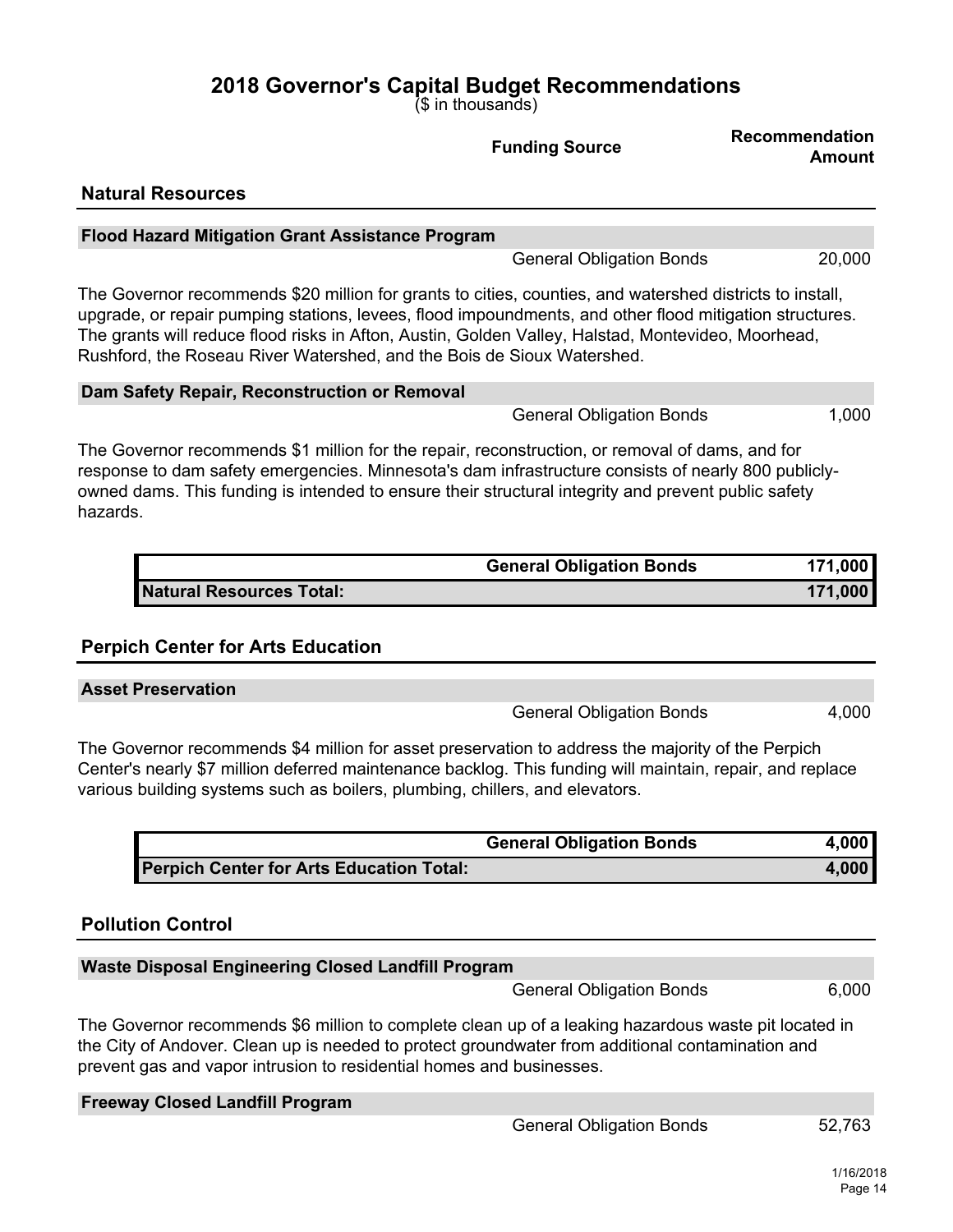(\$ in thousands)

**Funding Source Recommendation Amount**

## **Pollution Control**

#### **Freeway Closed Landfill Program**

The Governor recommends \$52.763 million to protect groundwater by either covering or relocating waste from the Freeway Dump adjacent to the Freeway Landfill in Burnsville. The project will protect public resources, including the Minnesota River, and the drinking water supply for Burnsville and Savage.

#### **Organics Infrastructure Capital Assistance Program**

General Obligation Bonds 5,000

The Governor recommends \$5 million for a Capital Assistance Program project to build or expand compost facilities statewide through a competitive application process.

|                          | <b>General Obligation Bonds</b> | 63,763 |
|--------------------------|---------------------------------|--------|
| Pollution Control Total: |                                 | 63.763 |

## **Public Facilities Authority**

## **Water Infrastructure Initiative: State Match for Federal Grants to State Revolving Loan Programs** General Obligation Bonds 25,000

The Governor recommends \$25 million to match an estimated \$85 million in federal funds and to increase lending capacity in the Clean Water and Drinking Water Revolving Funds. State and federal funds are used with loan repayments and Public Facilities Authority revenue bonds to provide lowinterest loans to communities for clean water and drinking water infrastructure projects statewide. Eligible projects are prioritized based on environmental and public health criteria.

| Water Infrastructure Initiative: Water Infrastructure Funding Program |        |
|-----------------------------------------------------------------------|--------|
| Conoral Obligation Dondo                                              | on nnn |

General Obligation Bonds 80,000

The Governor recommends \$80 million for the Water Infrastructure Funding (WIF) program which provides supplemental assistance grants to communities that meet affordability criteria and receive Public Facilities Authority loans or water financing from the U.S. Department of Agriculture's Rural Development program. These grants help communities build clean water and drinking water infrastructure projects while keeping costs affordable for residents.

## **Water Infrastructure Initiative: Point Source Implementation Grants Program**

General Obligation Bonds 62,000

The Governor recommends \$62 million for the Point Source Implementation Grants (PSIG) program which provides grants to communities to help pay for water treatment plant upgrades to address water quality restoration and protection goals. These grants help communities construct wastewater, stormwater, and drinking water treatment projects when the Pollution Control Agency determines that higher levels of treatment are necessary to meet water quality goals.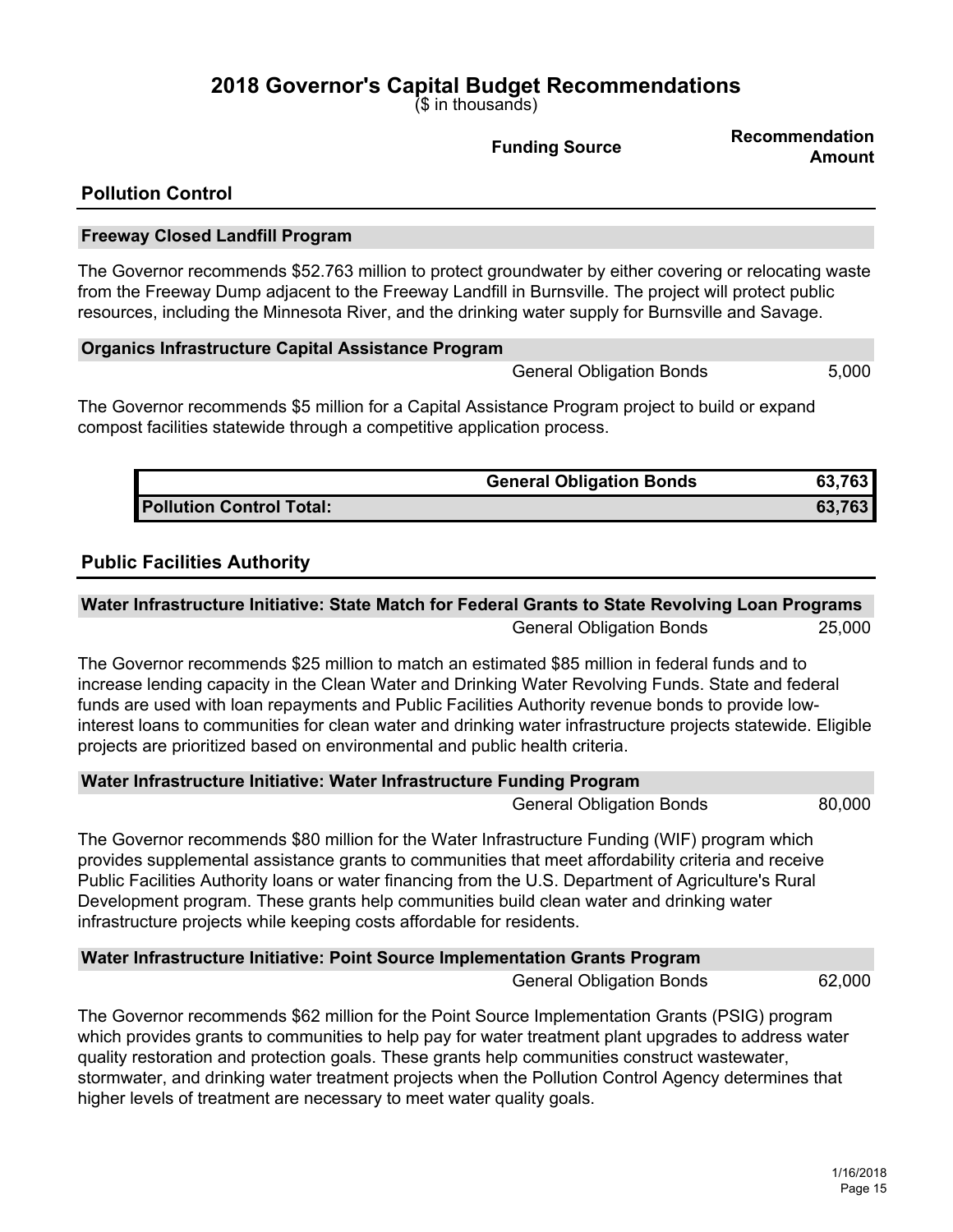(\$ in thousands)

|                                                                                                                                                                                                                                                                                                                                                                                                             | <b>Funding Source</b>           | Recommendation<br>Amount |
|-------------------------------------------------------------------------------------------------------------------------------------------------------------------------------------------------------------------------------------------------------------------------------------------------------------------------------------------------------------------------------------------------------------|---------------------------------|--------------------------|
| <b>Public Facilities Authority</b>                                                                                                                                                                                                                                                                                                                                                                          |                                 |                          |
|                                                                                                                                                                                                                                                                                                                                                                                                             | <b>General Obligation Bonds</b> | 167,000                  |
| <b>Public Facilities Authority Total:</b>                                                                                                                                                                                                                                                                                                                                                                   |                                 | 167,000                  |
| <b>State Academies</b>                                                                                                                                                                                                                                                                                                                                                                                      |                                 |                          |
| <b>Minnesota State Academies Safety and Security Building Corridor Education Facility Renovation</b>                                                                                                                                                                                                                                                                                                        |                                 |                          |
|                                                                                                                                                                                                                                                                                                                                                                                                             | <b>General Obligation Bonds</b> | 5,300                    |
| The Governor recommends \$5.3 million to fund the construction of a safety corridor on the MN State<br>Academy for the Deaf campus. The security corridor would create a single entrance which would control<br>student, staff, and public access to three school buildings. This request also includes pre-design, design,<br>and renovation for the two of the impacted buildings, Smith and Quinn Halls. |                                 |                          |
| <b>Asset Preservation</b>                                                                                                                                                                                                                                                                                                                                                                                   |                                 |                          |
|                                                                                                                                                                                                                                                                                                                                                                                                             | <b>General Obligation Bonds</b> | 4,520                    |
| The Governor recommends \$4.52 million in asset preservation funds to maintain and preserve buildings<br>on the two campuses of the State Academy for the Blind and the State Academy for the Deaf.                                                                                                                                                                                                         |                                 |                          |
| <b>MSA Dorm Renovations</b>                                                                                                                                                                                                                                                                                                                                                                                 |                                 |                          |
|                                                                                                                                                                                                                                                                                                                                                                                                             | <b>General Obligation Bonds</b> | 2,592                    |
| The Governor recommends \$2.592 million to design and renovate the Kramer, Brandeen, and Rode<br>dormitories on the MN State Academy for the Blind (MSAB) Campus. Dorm renovations would modernize<br>living spaces to better meet the social, emotional and cultural needs of students. The project will also<br>address life/safety and accessibility issues.                                             |                                 |                          |
| <b>Minnesota State Academies Track Project</b>                                                                                                                                                                                                                                                                                                                                                              |                                 |                          |
|                                                                                                                                                                                                                                                                                                                                                                                                             | <b>General Obligation Bonds</b> | 800                      |
| The Governor recommends \$800 thousand to construct a running track to be used by students at both<br>Academies. The track will provide greater athletic opportunities available to students with disabilities,<br>particularly blind or visually-impaired students.                                                                                                                                        |                                 |                          |
|                                                                                                                                                                                                                                                                                                                                                                                                             | <b>General Obligation Bonds</b> | 13,212                   |
| <b>State Academies Total:</b>                                                                                                                                                                                                                                                                                                                                                                               |                                 | 13,212                   |
| <b>Transportation</b>                                                                                                                                                                                                                                                                                                                                                                                       |                                 |                          |

**Stone Arch Bridge**

General Obligation Bonds 12,968

The Governor recommends \$12.968 million for inspection, scoping, final design, and construction repairs for the deteriorating Stone Arch Bridge in Minneapolis.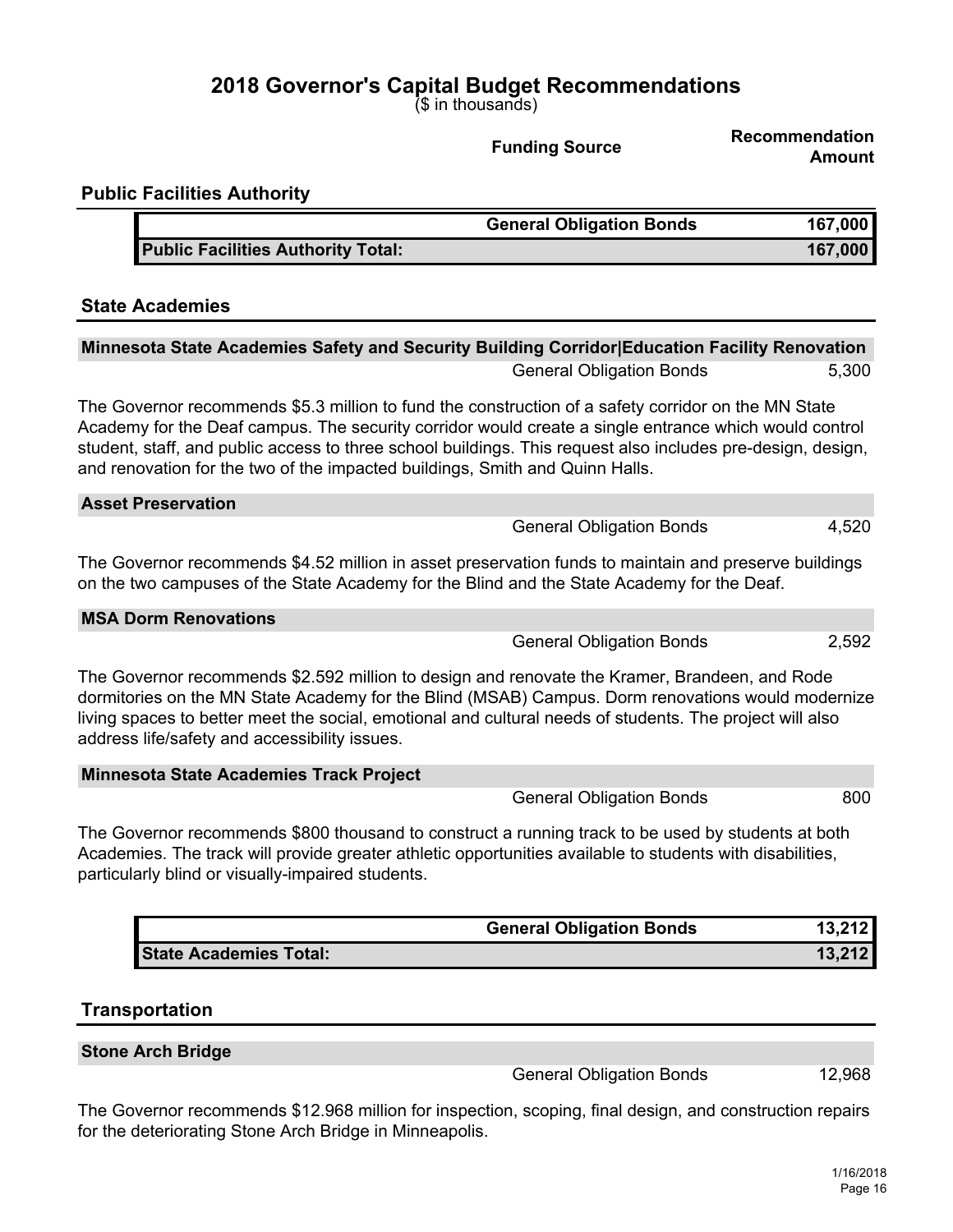(\$ in thousands)

|                                                                                                                                                                                                                                                                                                                                                                                       | <b>Funding Source</b>           | Recommendation<br><b>Amount</b> |
|---------------------------------------------------------------------------------------------------------------------------------------------------------------------------------------------------------------------------------------------------------------------------------------------------------------------------------------------------------------------------------------|---------------------------------|---------------------------------|
| <b>Transportation</b>                                                                                                                                                                                                                                                                                                                                                                 |                                 |                                 |
| <b>Facilities Capital Improvement Program</b>                                                                                                                                                                                                                                                                                                                                         |                                 |                                 |
|                                                                                                                                                                                                                                                                                                                                                                                       | <b>Trunk Highway Bonds</b>      | 40,000                          |
| The Governor recommends \$40 million for the Facilities Capital Improvement Program for costs<br>associated with design, renovation, and construction at seven MnDOT facilities across the state. The<br>program will provide a systemic approach to maintaining, renovating, and replacing MnDOT buildings.                                                                          |                                 |                                 |
|                                                                                                                                                                                                                                                                                                                                                                                       | <b>General Obligation Bonds</b> | 12,968                          |
|                                                                                                                                                                                                                                                                                                                                                                                       | <b>Trunk Highway Bonds</b>      | 40,000                          |
| <b>Transportation Total:</b>                                                                                                                                                                                                                                                                                                                                                          |                                 | 52,968                          |
| <b>University Of Minnesota</b>                                                                                                                                                                                                                                                                                                                                                        |                                 |                                 |
| <b>Higher Education Asset Preservation and Replacement (HEAPR)</b>                                                                                                                                                                                                                                                                                                                    |                                 |                                 |
|                                                                                                                                                                                                                                                                                                                                                                                       | <b>General Obligation Bonds</b> | 250,000                         |
| The Governor recommends \$250 million in Higher Education Asset Preservation and Replacement<br>(HEAPR) funds. Renovations and maintenance funded through HEAPR ensure the health, safety and<br>well-being of building occupants and extend the useful life of existing facilities. The University's total<br>deferred maintenance needs are estimated to be just under \$2 billion. |                                 |                                 |
| <b>Greater MN Academic Renewal</b>                                                                                                                                                                                                                                                                                                                                                    |                                 |                                 |
|                                                                                                                                                                                                                                                                                                                                                                                       | <b>General Obligation Bonds</b> | 10,533                          |
| The Governor recommends \$10.533 million to predesign, design, renovate, furnish and equip<br>classrooms, instructional labs and student collaboration spaces on the Crookston, Duluth, and Morris<br>campuses. Newly finished student spaces will meet emerging campus needs and facilitate instruction.                                                                             |                                 |                                 |
| <b>Pillsbury Hall Capital Renewal</b>                                                                                                                                                                                                                                                                                                                                                 |                                 |                                 |
|                                                                                                                                                                                                                                                                                                                                                                                       | <b>General Obligation Bonds</b> | 24,000                          |
| The Governor recommends \$24 million to design, renovate, furnish, and equip historic Pillsbury Hall<br>(1887) on the Minneapolis campus. Funding will renew and modernize the building by replacing obsolete<br>science facilities with flexible teaching, learning, and research spaces to serve over 6,000 students.                                                               |                                 |                                 |
| <b>Glensheen Capital Renewal</b>                                                                                                                                                                                                                                                                                                                                                      |                                 |                                 |
|                                                                                                                                                                                                                                                                                                                                                                                       | <b>General Obligation Bonds</b> | 4,000                           |
| The Governor recommends \$4 million for predesign, design, and renovation of deteriorating structures<br>and building systems at Glensheen historic estate in Duluth. The University will raise \$4 million in non-<br>University funds to match the state investment.                                                                                                                |                                 |                                 |
| <b>Clinical Research Facility</b>                                                                                                                                                                                                                                                                                                                                                     |                                 |                                 |
|                                                                                                                                                                                                                                                                                                                                                                                       | <b>Appropriation Bonds</b>      | 10,000                          |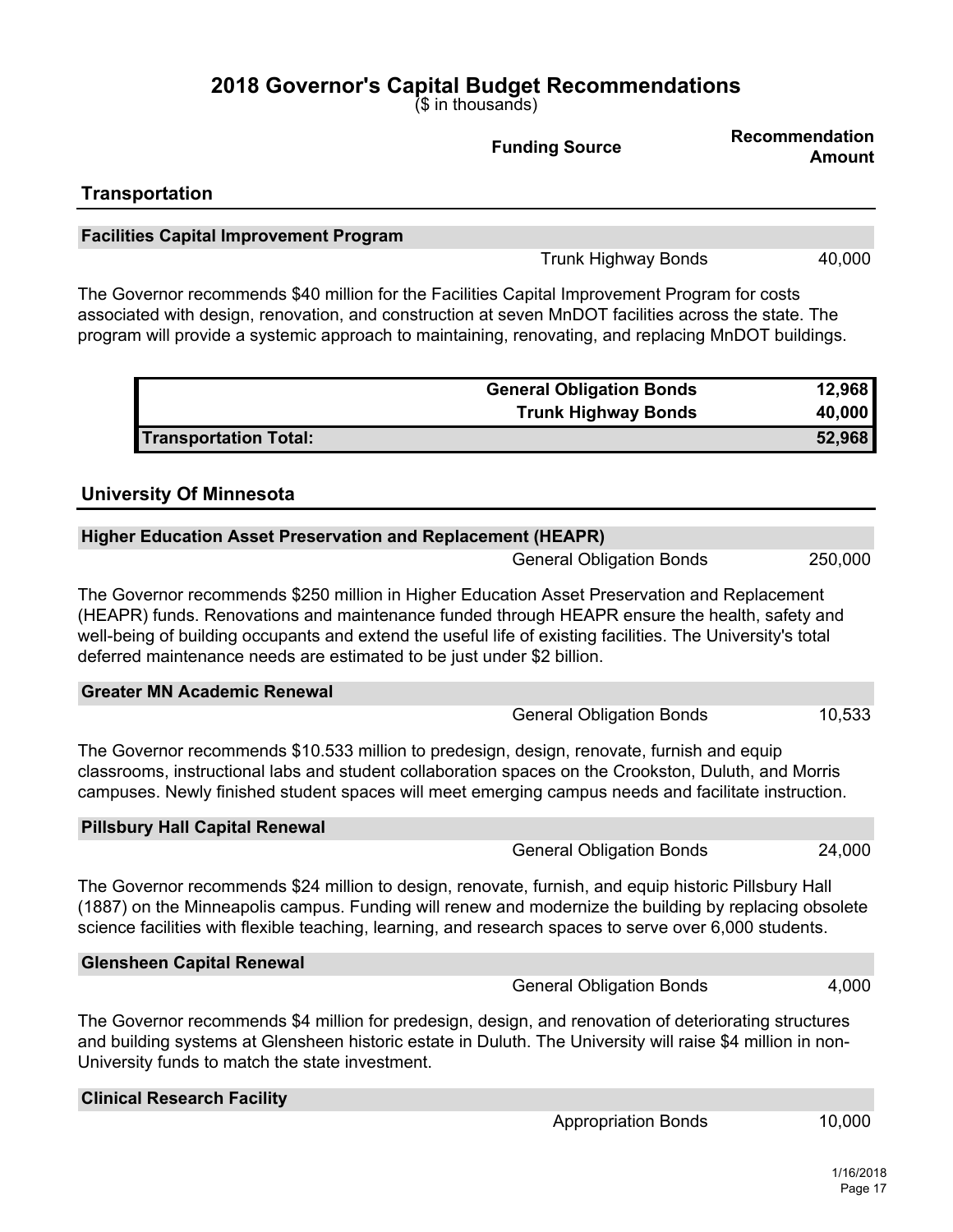(\$ in thousands)

**Funding Source Recommendation Amount**

## **University Of Minnesota**

#### **Clinical Research Facility**

The Governor recommends \$10 million for design, site preparation, and preconstruction of a clinical research facility on the Twin Cities campus. The new facility will provide a connection between patients, health profession education, collaborative practice, clinical research, healthcare providers and the biomedical industry.

|                                | <b>General Obligation Bonds</b> | 288,533 |
|--------------------------------|---------------------------------|---------|
|                                | <b>Appropriation Bonds</b>      | 10,000  |
| University Of Minnesota Total: |                                 | 298,533 |

## **Veterans Affairs**

| <b>Asset Preservation</b> |  |
|---------------------------|--|

General Obligation Bonds 13,124

The Governor recommends \$13.124 million for asset preservation. The funds will be used for renovation and upgrades across the five veteran homes and Little Falls cemetery. The department has an estimated \$38.1 million in deferred maintenance needs.

|                         | <b>General Obligation Bonds</b> | 13,124 |
|-------------------------|---------------------------------|--------|
| Veterans Affairs Total: |                                 | 13,124 |

## **Water and Soil Resources**

| <b>Reinvest in Minnesota - CREP</b> |                                 |        |
|-------------------------------------|---------------------------------|--------|
|                                     | <b>General Obligation Bonds</b> | 30,000 |

The Governor recommends \$30 million for the Minnesota Conservation Reserve Enhancement Program (CREP) to acquire permanent easements to improve water quality and wildlife habitat in the west central and southern agricultural regions of the state. The federal government will match \$2.30 for each state dollar of this program.

| <b>Local Government Roads Wetland Replacement</b>                                                       |                                 |       |
|---------------------------------------------------------------------------------------------------------|---------------------------------|-------|
|                                                                                                         | <b>General Obligation Bonds</b> | 5.000 |
| The Governor recommends \$5 million to support replacing wetlands drained or filled by local government |                                 |       |

The Governor recommends \$5 million to support replacing wetlands drained or filled by local government road construction projects with wetlands elsewhere in the state. This program helps meet the "no net loss" requirements in state and federal regulations.

| <b>General Obligation Bonds</b> | 35,000 |
|---------------------------------|--------|
|                                 |        |